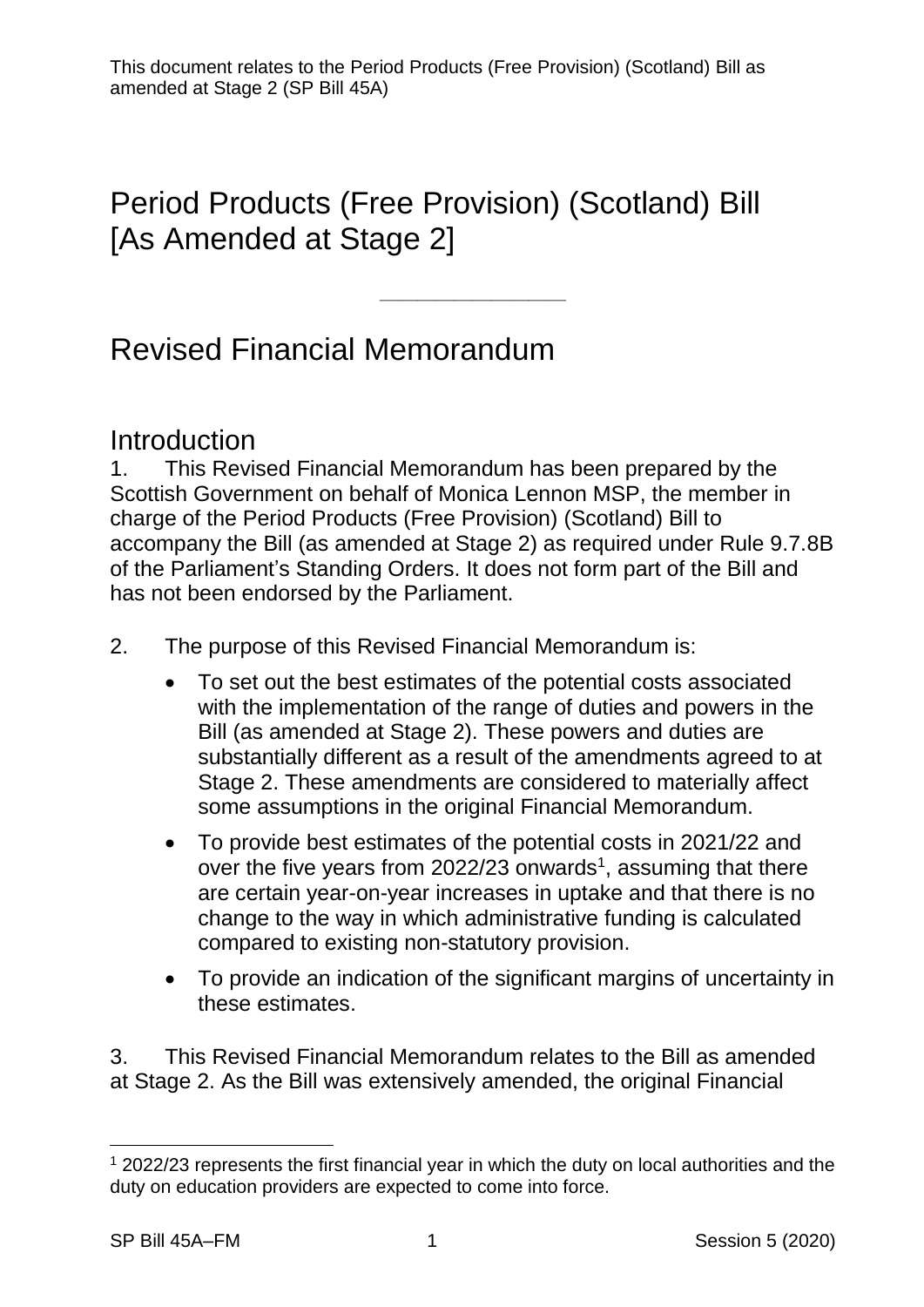Memorandum has been superseded, and this Revised Financial Memorandum therefore replaces it entirely.

Approach to The Revised Financial Memorandum 4. The specific sections of the Bill covered by this Revised Financial Memorandum are:

- Section 1: A duty on local authorities to ensure period products are obtainable free of charge by all persons who need to use them.
- Section 5: A duty on education providers to ensure period products are obtainable free of charge by pupils and students during term time.
- Section 6: A duty on specified public service bodies to ensure period products are obtainable free of charge to persons in their premises.<sup>2</sup>
- Section 6B: Scottish Ministers must issue guidance to local authorities and education providers about the exercise of functions conferred on them by section 1 or 5 and section 7, and to any specified public services bodies about the exercise of functions conferred on them by sections 6 and 7.

5. Any ongoing costs incurred by bodies in compliance with sections 6C, 6D and 7 are expected to be covered by cost estimates relating to sections 1, 5 and 6 in this Revised Financial Memorandum, wherever possible.

6. Sections 6A, 9A, 10, 11 and 12 are not expected to have any cost implications in addition to those covered elsewhere in this Revised Financial Memorandum.

7. The Scottish Government's best estimates of potential costs are provided in this Revised Financial Memorandum. It should be noted, however, that there are a number of issues that make accurate estimation challenging:

• Scotland is a world leader in this policy area, which means there are no relevant data from international comparators to draw upon. Accurately predicting demand, and how this might change over

<sup>&</sup>lt;u>.</u> <sup>2</sup> The Bill itself does not specify any such bodies, but allows Scottish Ministers to do so by regulations; therefore this is covered only in relation to potential future cost if bodies are specified.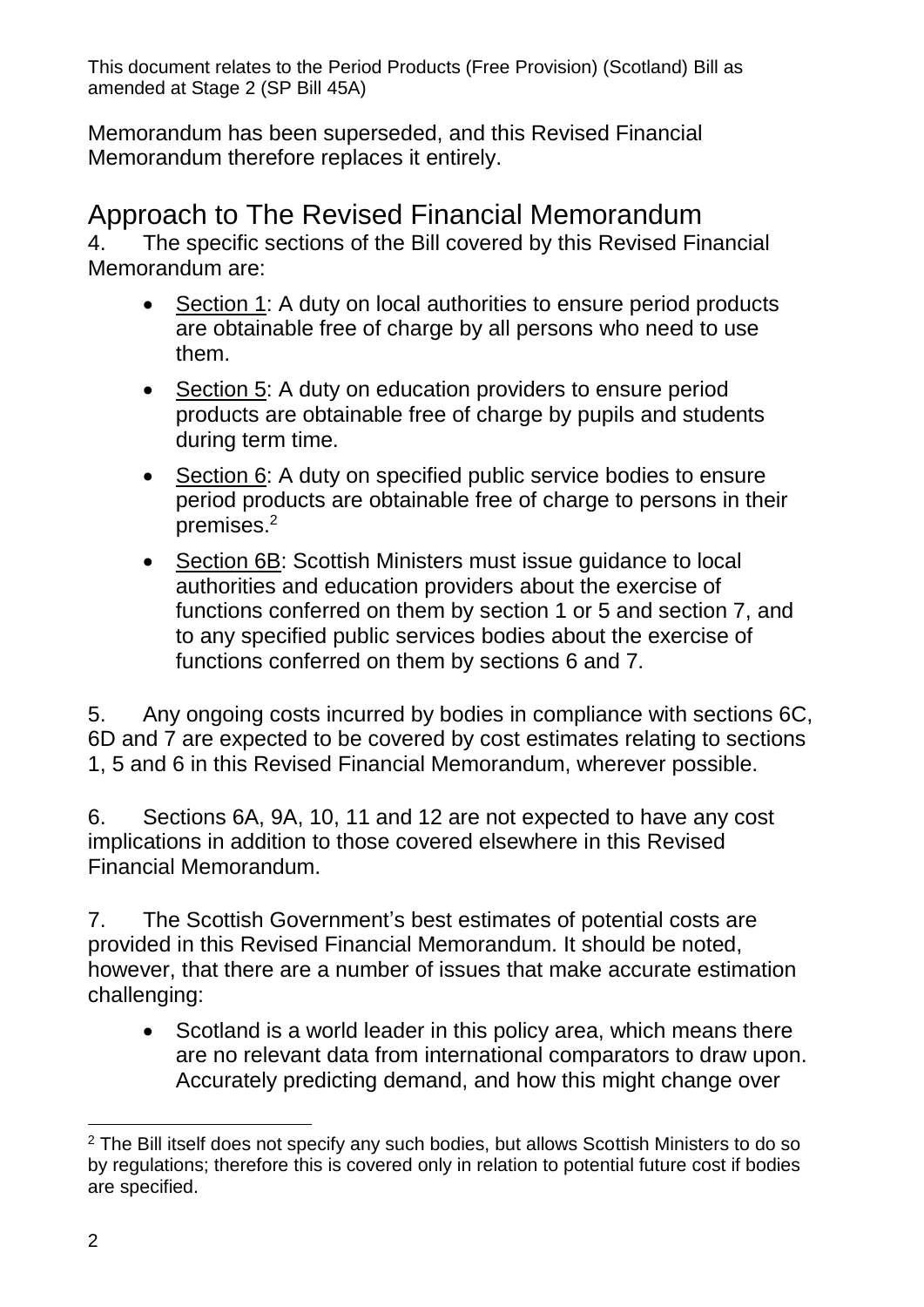> time, is therefore challenging. The demand-led nature of the policy means that there is a significant margin of uncertainty in the costings presented in this Revised Financial Memorandum.

- There is substantial variability in possible product costs, reflecting the array of available types and brands, introducing additional uncertainty into the costings.
- The Scottish Government has received some data from the implementation of non-statutory provision, providing a baseline for uptake and likely product costs, but this data is limited and reflects a relatively short time period of delivery.

8. Illustrative costs under a range of uptake rates and product unit prices are therefore presented. The Scottish Government intends to work in partnership with COSLA and the Scottish Funding Council to agree future funding of implementing the Bill based on the most up-to-date information.

9. This Revised Financial Memorandum addresses the changes proposed by the Bill under the following headings:

- Background calculations;
- Costs of the Bill on the Scottish Administration;
- Costs of the Bill on local authorities;
- Costs of the Bill on other bodies, individuals and businesses;
- Margins of uncertainty.

# Background Calculations **Menstruating Population**

10. Based on the mid-2019 population estimates from the National Records of Scotland<sup>3,</sup> there are 1,579,882 women and girls aged between 11<sup>4</sup> and 55<sup>5</sup> in Scotland. This age range is expected to capture the majority of menstruating people in Scotland, including menstruating pupils and students attending schools and further and higher education institutions.

 $\overline{a}$ 3[https://www.nrscotland.gov.uk/statistics-and-data/statistics/statistics-by](https://www.nrscotland.gov.uk/statistics-and-data/statistics/statistics-by-theme/population/population-estimates/mid-year-population-estimates/mid-2019)[theme/population/population-estimates/mid-year-population-estimates/mid-2019](https://www.nrscotland.gov.uk/statistics-and-data/statistics/statistics-by-theme/population/population-estimates/mid-year-population-estimates/mid-2019)

<sup>4</sup> Reflects the average age of menarche minus one standard deviation. Based on UK Biobank data:<https://biobank.ctsu.ox.ac.uk/crystal/field.cgi?id=2714>

<sup>5</sup> Reflects the average age of menopause plus one standard deviation. Based on UK Biobank data:<https://biobank.ctsu.ox.ac.uk/crystal/field.cgi?id=3581>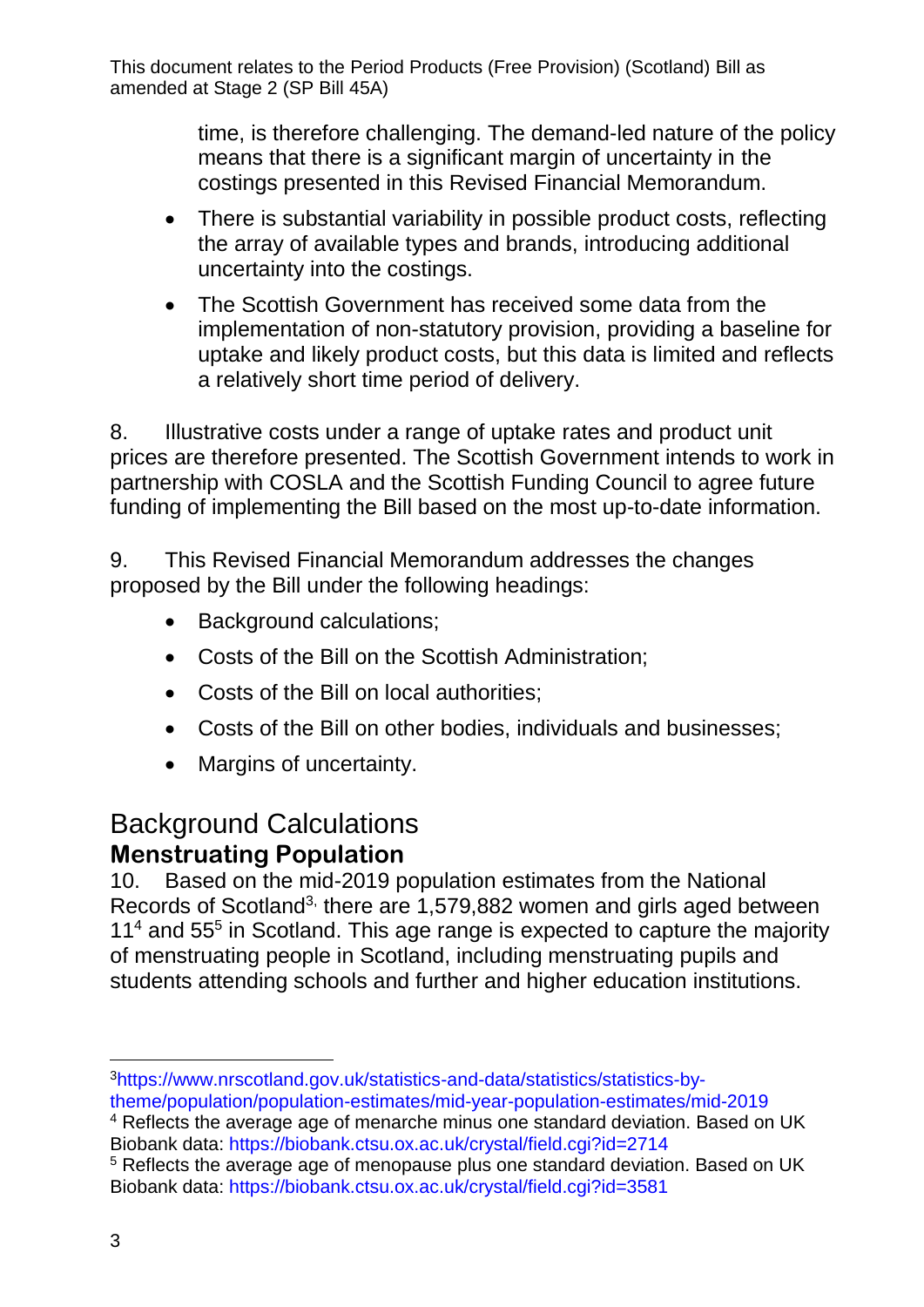11. Population estimates for menstruating pupils and students in educational institutions covered by the duty on education providers are provided in Table 1. These estimates are based on the most up-to-date data available on pupil and student numbers.

Table 1: Population estimates for menstruating pupils and students in educational institutions

| <b>Description of population</b>                                                                        | <b>Population</b><br>estimate |
|---------------------------------------------------------------------------------------------------------|-------------------------------|
| Menstruating pupils attending local authority<br>primary and secondary schools in Scotland <sup>6</sup> | 185,784                       |
| Menstruating pupils attending grant-aided<br>schools in Scotland <sup>7</sup>                           | 343                           |
| Menstruating students attending further<br>education institutions in Scotland <sup>8</sup>              | 112,975                       |
| Menstruating students attending higher<br>education institutions in Scotland <sup>9</sup>               | 149,255                       |
| Menstruating pupils attending independent<br>schools in Scotland <sup>10</sup>                          | 8,880                         |
| <b>Total</b>                                                                                            | 457,237                       |

12. The duty on education providers (section 5) requires that products are made obtainable free of charge to meet the needs of pupils and students arising during term time (38 weeks/year for schools; 33 weeks/year for further and higher education institutions). Table 1 shows that there 457,237 pupils of menstruating age. Taking the fact that pupils and students can only access products during term time, this is equivalent

<sup>&</sup>lt;u>.</u> <sup>6</sup> Reflects all female local authority primary and secondary school pupils aged 11 and above at June 2020. Based on bespoke analysis of the 2019 Pupil Census.

<sup>7</sup> Reflects all female grant-aided school pupils aged 11 and above at June 2020. Based on bespoke analysis of the 2019 Pupil Census.

<sup>&</sup>lt;sup>8</sup> Reflects the headcount of female students at further education institutions in Scotland. excluding school pupils at college. Based on data from the 2018/2019 academic year from the SFC Infact Database: [http://www.sfc.ac.uk/publications](http://www.sfc.ac.uk/publications-statistics/statistics/statistics-colleges/infact/infact-database.aspx)[statistics/statistics/statistics-colleges/infact/infact-database.aspx](http://www.sfc.ac.uk/publications-statistics/statistics/statistics-colleges/infact/infact-database.aspx)

<sup>&</sup>lt;sup>9</sup> Reflects the number of female enrolments at higher education institutions in Scotland. Based on data from the 2018/2019 academic year from HESA: <https://www.hesa.ac.uk/data-and-analysis/students>

<sup>&</sup>lt;sup>10</sup> Reflects all female pupils born in 2007 or earlier in independent schools. Based on bespoke analysis of 2019 data held by the Registrar of Independent Schools.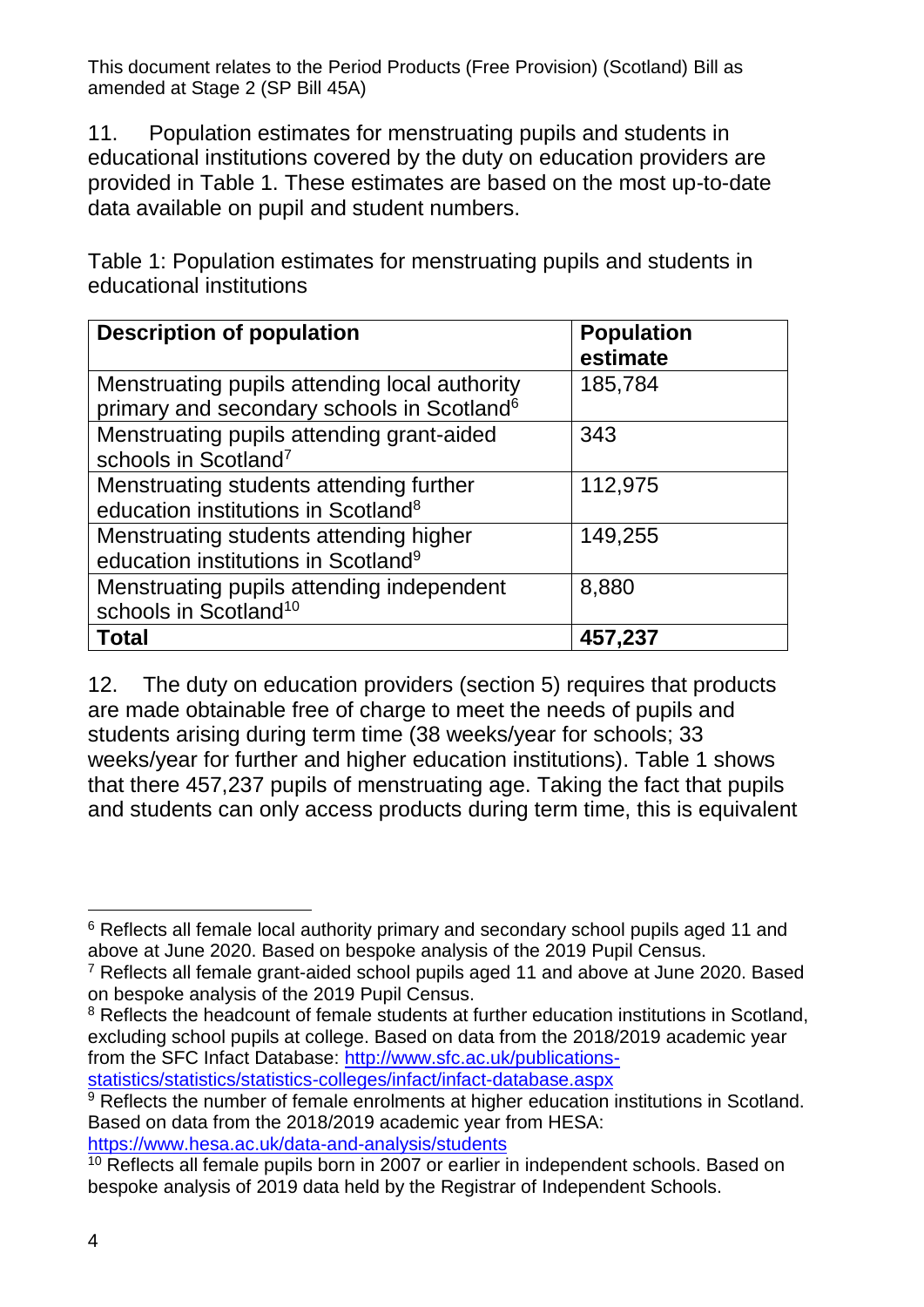to 308,920<sup>11</sup> pupils and students accessing products from education providers under the section 5 duty.

13. The duty on local authorities (section 1) requires that products are made obtainable free of charge to all persons that need to use them, including pupils and students. However, it is reasonable to assume, for the purposes of this Revised Financial Memorandum, that pupils and students will only access free period products from their education provider during term time and not through the section 1 duty. This reduces the number of menstruating people potentially accessing products from local authorities under the section 1 duty to 1,270,962<sup>12.</sup>

#### **Number of Disposable Period Products Used**

14. People typically require around three to six disposable period products<sup>13</sup> per menstruating day (an average of 4.5) and have, on average, 68 menstruating days a year. So each menstruating person will use, on average, around 306 disposable period products a year.

## **Cost of Disposable Period Products**

15. The cost of period products can vary widely depending on type and brand.

16. Current Scottish Government funding for non-statutory provision, to local authorities and further and higher education institutions, was calculated on the basis of a unit price of 11.6p per period product.

17. The Scottish Government received (unpublished) data from local authorities and further and higher education institutions<sup>14</sup> on period products purchased between 1 September 2018 and 31 August 2019. As shown in Table 2, the median unit price (middle unit price) was 11.4p per disposable period product. There was a large variation of unit prices; half of

 $\overline{a}$ <sup>11</sup> (185,784 x 38/52) + (343 x 38/52) + (112,975 x 33/52) + (149,255 x 33/52) + (8,880 x  $38/52$ ) =  $308,920$ 

<sup>&</sup>lt;sup>12</sup> Reflects the whole menstruating population of 1,579,882 minus the equivalent number of pupils and students accessing products from education providers during term time (308,920).

<sup>&</sup>lt;sup>13</sup> "Disposable period products" refers to sanitary towels and tampons, and excludes articles that are reusable.

<sup>14</sup> Data is available for 30 (out of 32) local authorities, 23 (out of 26) further education institutions and 18 (out of 18) higher education institutions.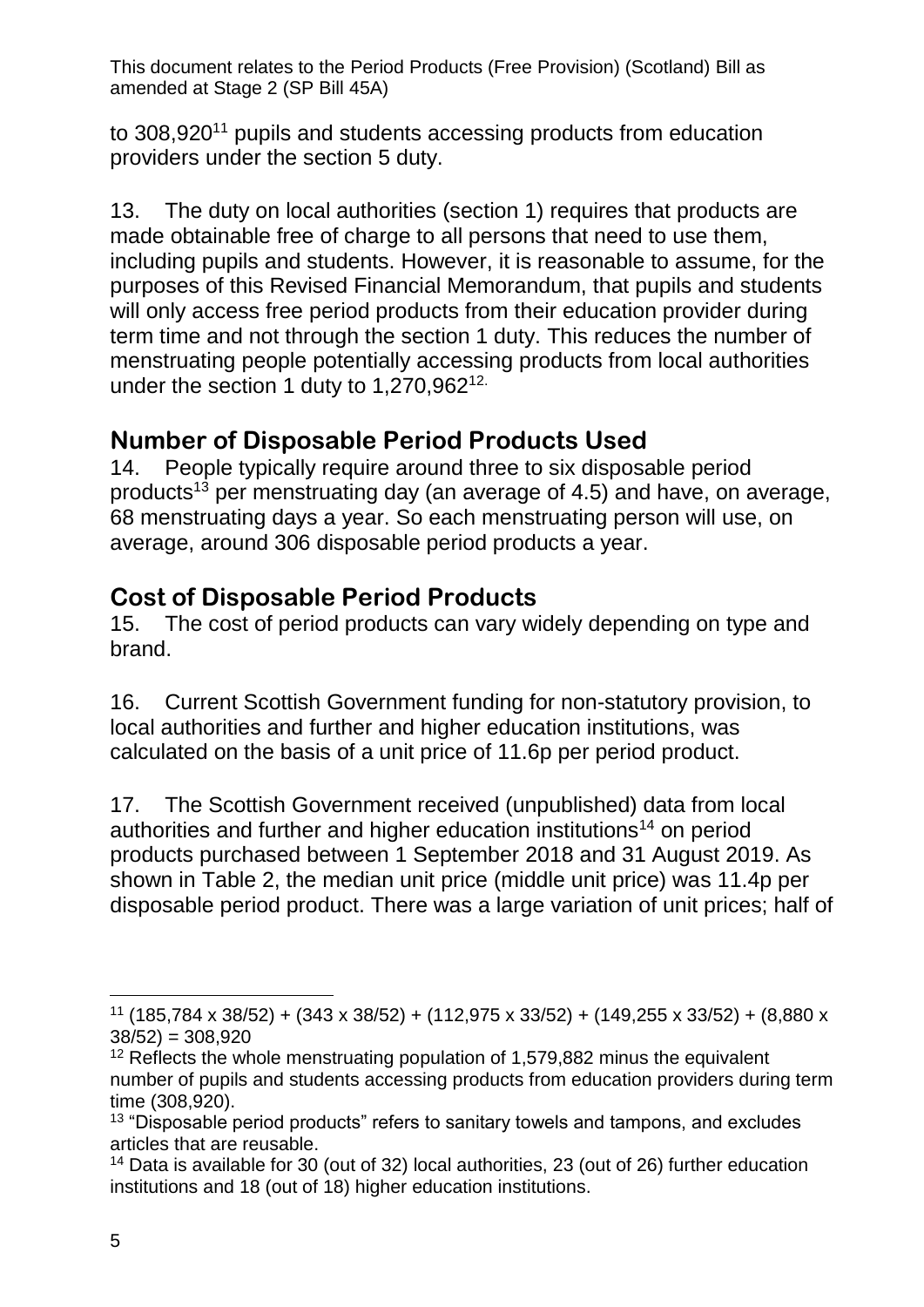all providers purchased disposable period products with unit prices between 9.1p and 17.7p.

18. While these unit prices reflect the available evidence on products purchased in the 2018/2019 academic year, it is likely that these prices will change as existing supplier contracts end. For the purposes of this Revised Financial Memorandum, a unit price range of 9.1p and 17.7p (with a median cost of  $11.4p^{15}$ ) will be used for estimating the cost to bodies of the duties under sections 1 and 5.

Table 2: Range of unit costs of disposable period products

| Lower quartile (25%    | <b>∣Median</b>    | Upper quartile (75% of |
|------------------------|-------------------|------------------------|
| of unit prices are     |                   | unit prices are lower  |
| lower than this value) |                   | than this value)       |
| 9.1 <sub>p</sub>       | 11.4 <sub>p</sub> | 17.7p                  |

#### Estimated Uptake **Estimated Uptake of Current Non-Statutory Provision**

19. The Scottish Government currently provides funding to local authorities to support the non-statutory provision of free period products in community settings, but does not have access to any data to inform estimates of current uptake. Funding provided to local authorities in 2019/20 would support the equivalent of around 5% of the menstruating population not covered by term-time education provision to access their full annual product requirement<sup>16.</sup> As this reflects the most likely uptake supported by non-statutory funding and as no data is available to suggest uptake is substantially lower or higher, 5% is considered to be a reasonable baseline uptake rate prior to the duty under section 1 coming into force.

20. The current uptakes for non-statutory provision in educational settings are considered to be a reasonable baseline prior to the duty on education providers under section 5 coming into force. The number of products purchased during the first full academic year of non-statutory provision in educational settings is equivalent to:

• around 15% uptake in local authority schools;

<sup>&</sup>lt;u>.</u> <sup>15</sup> The mean product unit cost was 17.3p. The median, lower and upper quartiles have been used for the purpose of calculations in this Revised Financial Memorandum as the mean can be skewed by significant outliers.

<sup>16</sup> Full annual requirement reflects 306 products at 11.4p per product.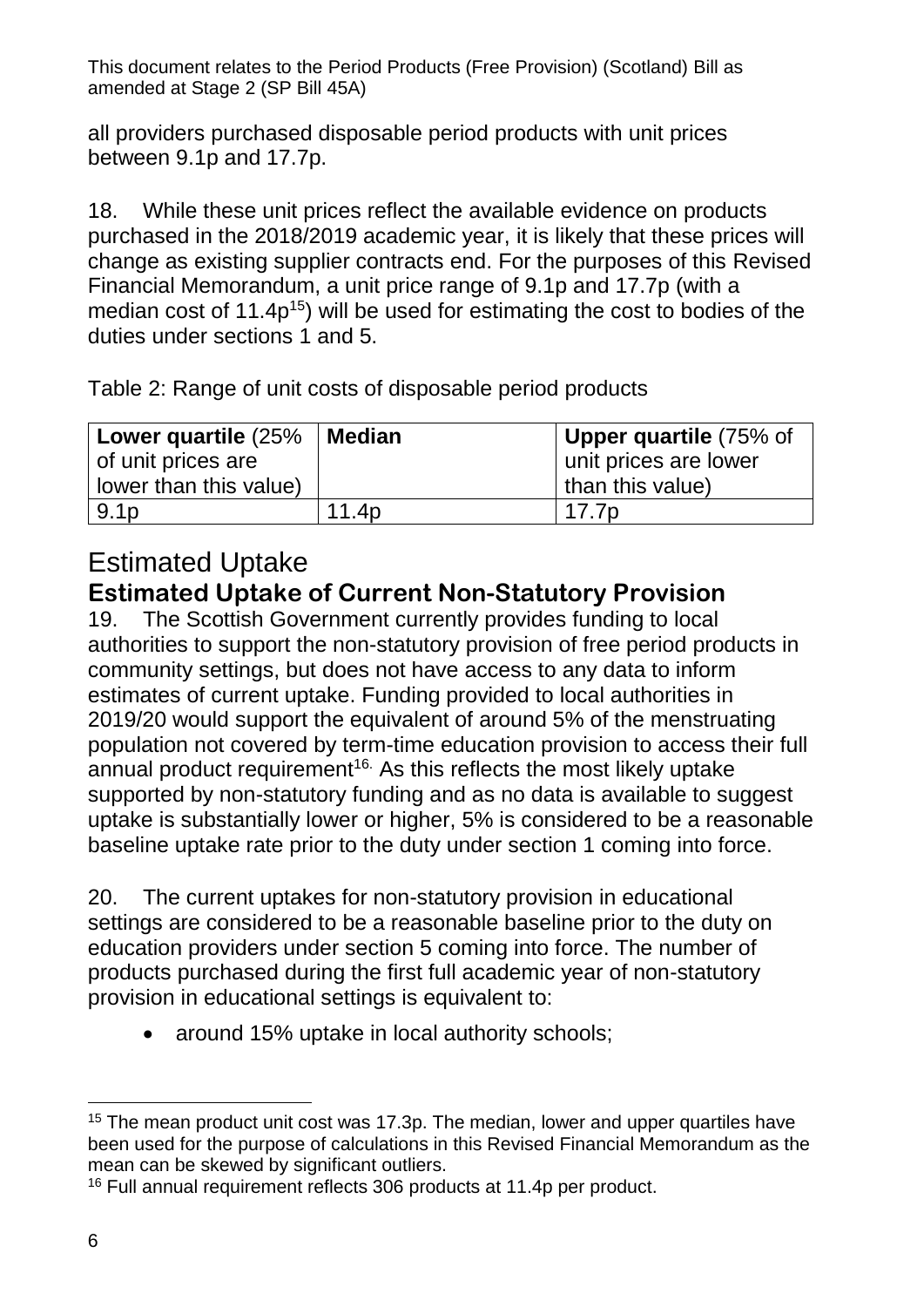• around 10% uptake in further and higher education institutions<sup>17</sup>.

#### **Assumed Uptake of Statutory Provision From 2022/23 Onwards**

21. The duties on local authorities and education providers under sections 1 and 5 are demand-led: the actual cost will depend on the number of people who access free period products and number of free products accessed by each person, as well as the cost of the products themselves.

22. It has been assumed for the purposes of this Revised Financial Memorandum that a proportion of persons in the menstruating population will make use of the free provision for their full annual product requirement (herein referred to as "uptake").

23. Actual take up is, however, likely to be variable and might reflect a higher proportion of the menstruating population accessing free provision to meet less than their full annual product requirement. It is expected that there is sufficient allowance in the costings presented in this Revised Financial Memorandum for both scenarios.

24. Accurate forecasting is, however, challenging given the lack of available data. It is recognised that demand may increase over time as accessing free products is normalised. Estimated costs in this Revised Financial Memorandum therefore include year-on-year increases<sup>18</sup> presented under three assumptions:

- lower uptake;
- mid uptake;
- higher uptake.

 $\overline{a}$ 

<sup>&</sup>lt;sup>17</sup> Estimated uptake to date for non-statutory provision in further education institutions, based on the available data, is around 5%. However, for the purposes of costings in this Revised Financial Memorandum, an uptake rate of 10% is assumed for further education institutions. This brings it in line with the estimated and assumed uptake for higher education institutions.

<sup>&</sup>lt;sup>18</sup> Note that year-on-year increases do not take into account changes in inflation nor in the number of menstruating people in the Scottish population. However, there are likely minimal changes in inflation or in population demographics over the five years costed in this Revised Financial Memorandum and, given the margins of uncertainty around the estimates presented, no significant impact of these factors on the figures is expected.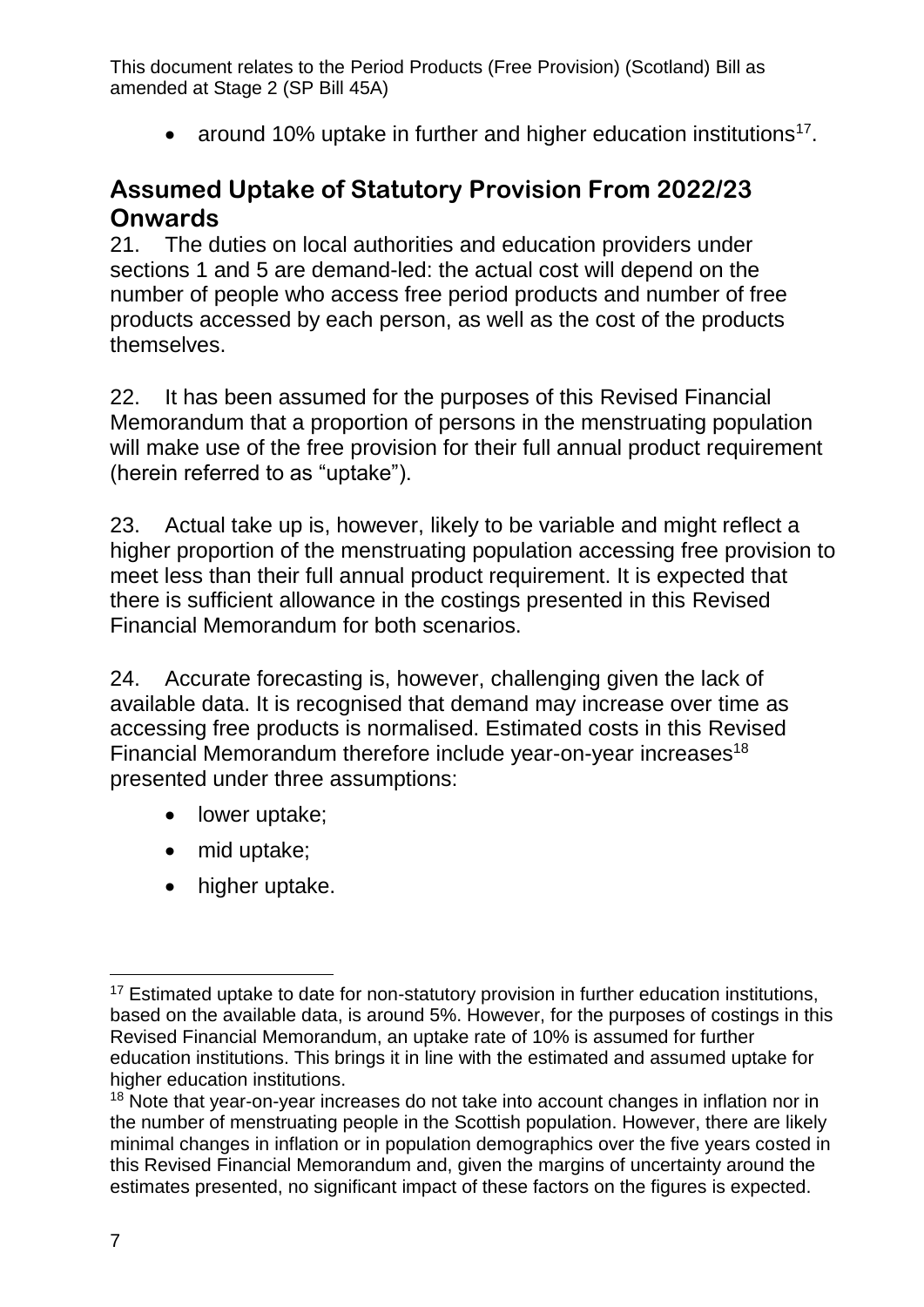25. For the purposes of this Revised Financial Memorandum, the largest year-on-year increase is assumed to be from the current non-statutory provision to 2022/23 (when the duties come into force and information is provided to the public in compliance with section 7 of the Bill). Thereafter, relatively smaller year-on-year increases are assumed, reflecting provision becoming further bedded in and access to free period products becoming normalised. Ongoing data collection will be critical to more accurately forecast demand over time.

26. As education providers have been providing non-statutory access to free period products for pupils and students since August 2018, year-onyear increases in uptake under section 5 are estimated to be smaller than those anticipated for the duty on local authorities under section 1.

27. As summarised in Table 3, the costings related to the duty on local authorities under section 1 assume an initial increase in uptake<sup>19</sup>, from the current estimated uptake of non-statutory provision, to 13% in 2022/23 at the mid uptake rate, followed thereafter by year-on-year increases in uptake<sup>20</sup> rising to 26% in 2026/27 at the mid uptake rate.

Table 3: Estimated uptake rates used in costings related to the duty on local authorities under section 1

| Year    | <b>Estimated uptake rates (%)</b> |            |               |
|---------|-----------------------------------|------------|---------------|
|         | Lower uptake                      | Mid uptake | Higher uptake |
| Current | 5                                 |            |               |
| 2022/23 | 10                                | 13         | 15            |
| 2023/24 | 11                                | 15         | 20            |
| 2024/25 | 12                                | 18         | 25            |
| 2025/26 | 13                                | 22         | 33            |
| 2026/27 | 15                                | 26         | 43            |

28. As summarised in Table 4, the costings related to the duty on education providers under section 5 assume an initial increase in uptake<sup>21</sup>, from the current estimated uptake of non-statutory provision, to 23% in

<sup>&</sup>lt;u>.</u> <sup>19</sup> The costings related to the duty on local authorities under section 1 assume initial increases in uptake in 2022/23, from the current estimate uptake of non-statutory provision, of 2 times (lower uptake), 2.5 times (mid uptake) and 3 times (higher uptake). <sup>20</sup> Assumes year-on-year increases in uptake from 2022/23 onwards of 10% (lower uptake), 20% (mid uptake) and 30% (higher uptake).

 $21$  The costings related to the duty on education providers under section 5 assume initial increases in uptake in 2022/23, from the current estimated uptakes of non-statutory provision, of 25% (lower uptake), 50% (mid uptake) and 75% (higher uptake).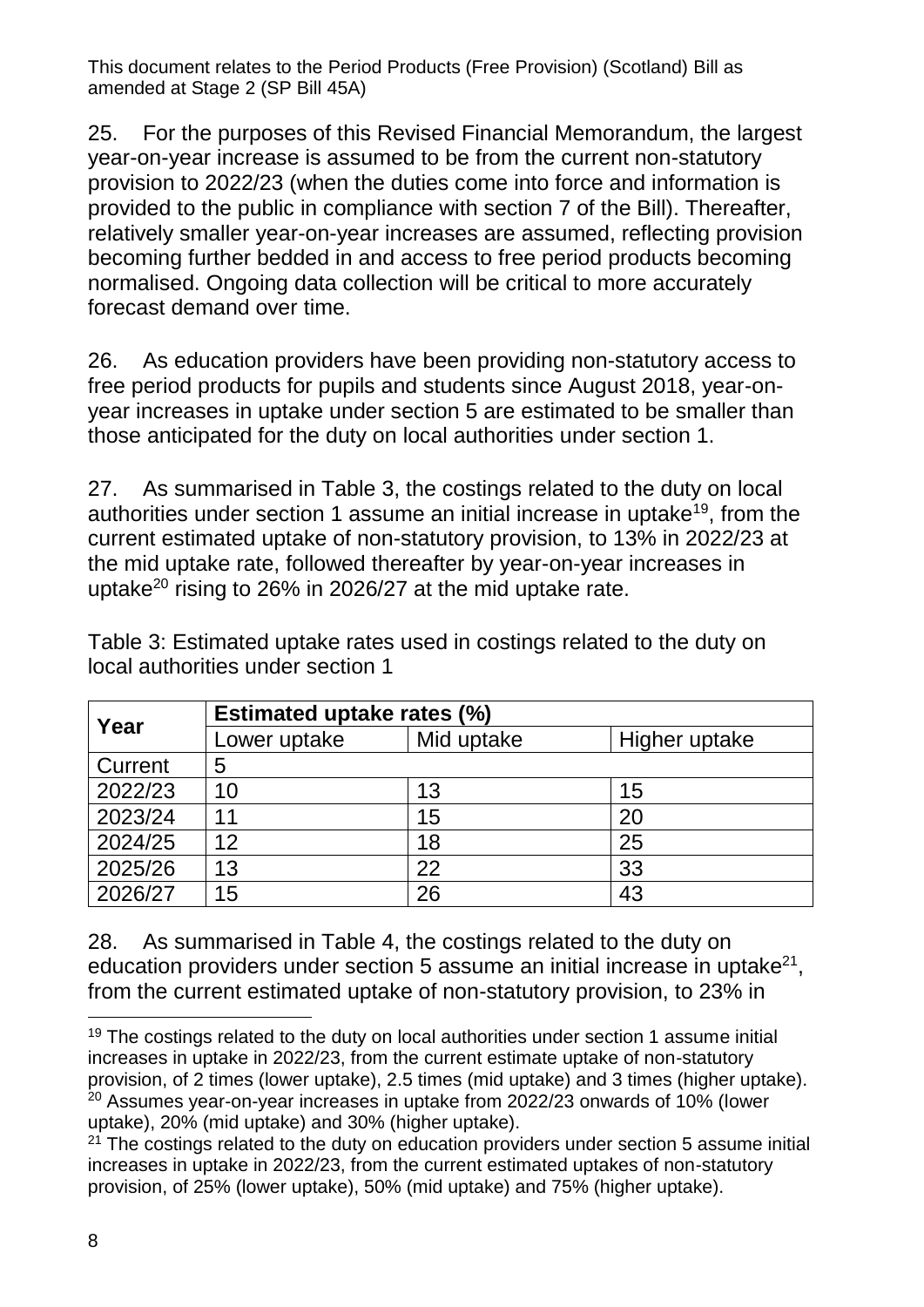schools and 15% in further and higher education providers in 2022/23 at the mid uptake rate, followed thereafter by year-on-year increases $^{22}$  in uptake rising to 33% in schools and 22% in further and higher education institutions in 2026/27 at the mid uptake rate.

Table 4: Estimated uptake rates used in costings related to the duty on education providers under section 5

|         |                       | <b>Estimated uptake rates (%)</b> |              |                                     |        |        |
|---------|-----------------------|-----------------------------------|--------------|-------------------------------------|--------|--------|
| Year    | Schools <sup>23</sup> |                                   | institutions | <b>Further and higher education</b> |        |        |
|         | Lower                 | Mid                               | Higher       | Lower                               | Mid    | Higher |
|         | uptake                | uptake                            | uptake       | uptake                              | uptake | uptake |
| Current | 15                    |                                   |              | 10                                  |        |        |
| 2022/23 | 19                    | 23                                | 26           | 13                                  | 15     | 18     |
| 2023/24 | 20                    | 25                                | 30           | 13                                  | 17     | 20     |
| 2024/25 | 21                    | 27                                | 35           | 14                                  | 18     | 23     |
| 2025/26 | 22                    | 30                                | 40           | 15                                  | 20     | 27     |
| 2026/27 | 23                    | 33                                | 46           | 15                                  | 22     | 31     |

# **Set-Up (Transition) Costs**

29. It is expected that the current non-statutory provision (and the associated Scottish Government funding) provides a strong foundation from which to implement the requirements of the Bill.

30. Local authorities have been providing non-statutory access to free period products in public buildings for community access since January 2019. A one-off funding allocation of £536,000 was provided by the Scottish Government at that time to cover set-up costs. Education providers have been providing non-statutory access to free period products for pupils and students since August 2018. A one-off funding allocation was provided by the Scottish Government to support the set-up of the provision in educational settings: £478,000 to local authorities and £783,000 to further and higher education providers.

31. It is expected that there will be transition costs in moving from nonstatutory to statutory provision. Alongside requiring an expansion of non-

 $\overline{a}$ <sup>22</sup> Assumes year-on-year increases from 2022/23 onwards of 5% (lower uptake), 10% (mid uptake) and 15% (higher uptake).

<sup>&</sup>lt;sup>23</sup> Includes local authority schools, grant-aided schools and independent schools.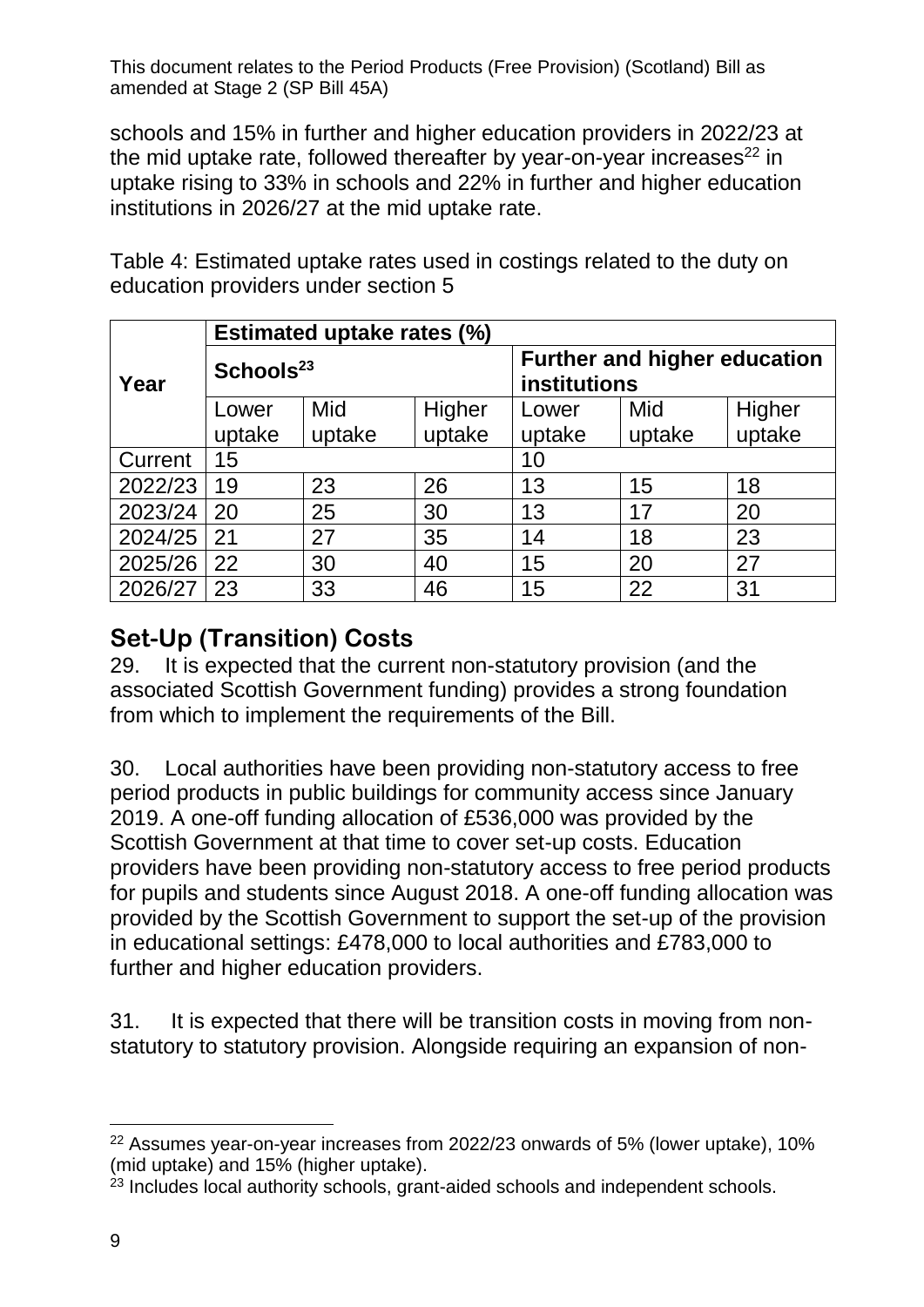statutory provision, the Bill also places additional duties on responsible bodies that may result in both transition and ongoing administrative costs:

- section 6C requires that responsible bodies prepare a statement on the exercise of functions;
- section 6D requires that responsible bodies consult with product users and persons who may obtain products on behalf of product users;
- section 7 requires that responsible bodies provide information to members of the public, pupils or students.

32. There will be some staff time associated with compliance with sections 6C, 6D and 7, but the cost will depend on whether these additional duties are undertaken by bodies in-house or externally commissioned and, if undertaken in-house, allocation of staff resources within bodies. In addition, the exact costs incurred through compliance with these sections will depend on the approaches taken by bodies, on existing infrastructure arrangements, and the frequency with which they undertake these functions. Therefore, there is the potential for substantial variability and it is not possible to predict transition costs with any accuracy. Transition costs, which are likely to be incurred primarily in 2021/22, will need to be explored and budgets agreed with COSLA and the Scottish Funding Council.

# **Ongoing Administrative Costs**

33. The Scottish Government currently provides annual funding to support the administration of non-statutory provision of period products in community and educational settings. The funding is calculated based on the number of people taking their full annual product requirement, at a price per head of £5. It is anticipated that the current funding levels may be sufficient to cover ongoing annual administrative costs related to the duties under sections 1 and 5, plus the additional duties under sections 6C, 6D and 7 (where undertaken annually).

34. If the Scottish Government continues to allocate funding to cover administrative costs on the same basis as current non-statutory provision following implementation of the Bill, the administrative costs set out in this Revised Financial Memorandum would apply. However, discussions on ongoing administrative costs and the most appropriate way to allocate this element of the budget will be undertaken. Administrative costs calculated in this way are therefore only presented as an illustration of potential costs if the current basis of funding costs related to non-statutory provision is extended to statutory provision.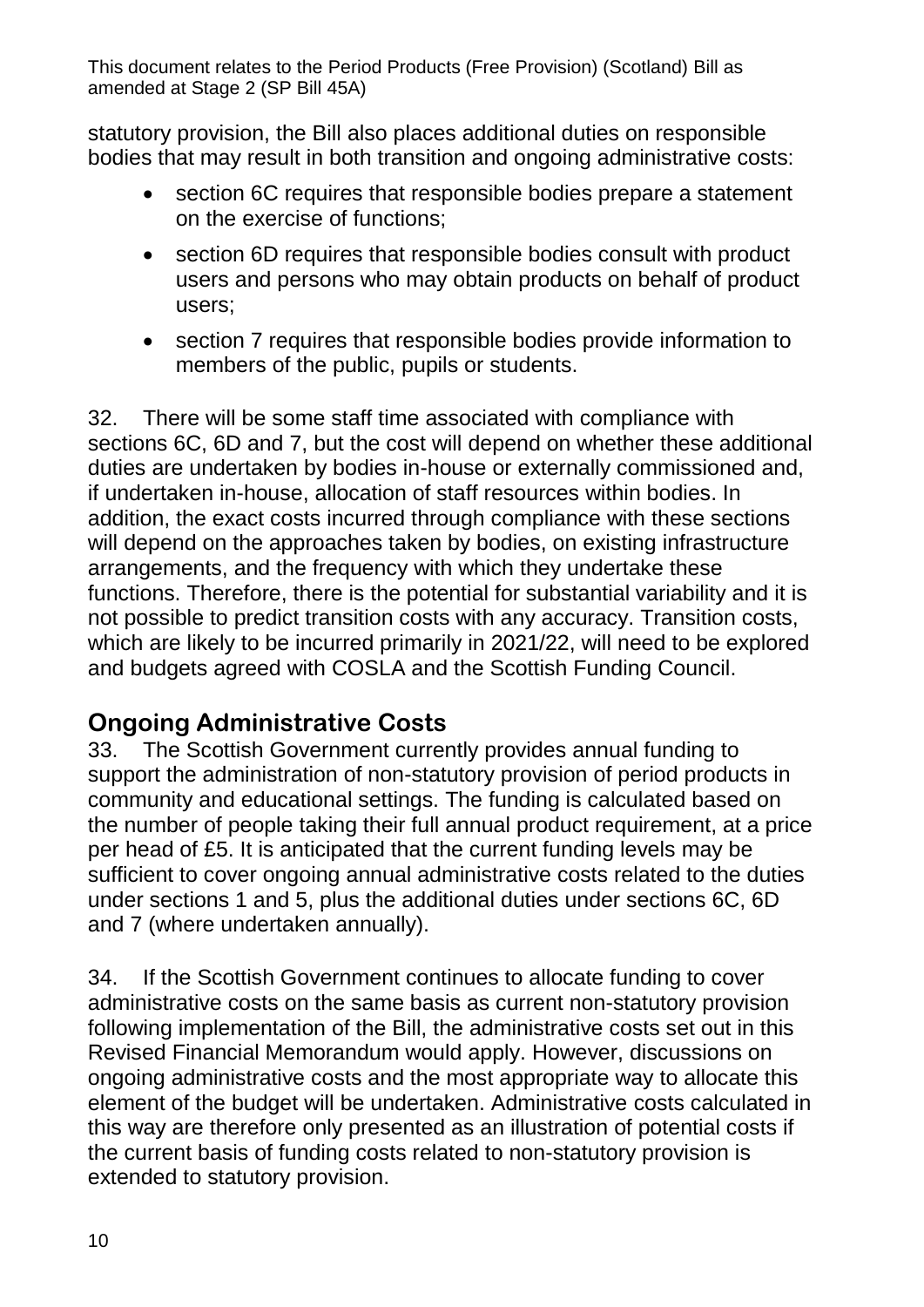#### Costs of The Bill on The Scottish Administration **Preparation of Guidance Under Section 6b**

35. Section 6B of the Bill requires the Scottish Ministers to issue guidance to local authorities, education providers and any specified public service bodies about the exercise of functions conferred to them. The production of guidance will require a small team in the Scottish Government, resulting in staffing costs on the Scottish Administration. Oneoff staffing costs to support the production of guidance are estimated to be no higher than £14,000 for 2021/22<sup>24</sup>.

#### **Duties on Local Authorities and Education Providers Under Sections 1 And 5**

36. The Scottish Government has committed to continue to provide funding to local authorities, grant-aided schools and governing bodies of further and higher education institutions to meet their duties under sections 1 and 5 of the Bill.

37. Based on the assumptions set out above, the total costs on the Scottish Administration relating to the duties under sections 1 and 5 are estimated to be £8.7 million in 2022/23 at the mid uptake rate (with a range of £5.8 million to £15.2 million depending on uptake and product costs).

38. As set out in Table 5 below, the costs on the Scottish Administration may increase over time reflecting demand-led increases in uptake. There is additional variability in the estimates introduced by the potential for substantial range in the product unit price.

39. If year-on-year increases in uptake continue to occur over the first five years following the duties coming into force, the total estimated cost could increase to £16.6 million in 2026/27 at the mid uptake rate (with a range of £8.1 million to £39.1 million). This illustrates how costs could increase over time, but it is difficult to accurately predict whether actual demand will follow this trajectory.

 $\overline{a}$ <sup>24</sup> Staffing costs have been estimated for a six-month period in 2021/22, reflecting 0.05 time of a Scottish Government C2 grade staff member (at a gross annual cost of £95k), 0.1 time of a Scottish Government C1 grade staff member (at a gross annual cost of £77k), and 0.25 time of a Scottish Government B3 grade staff member (at a gross annual cost of £58k)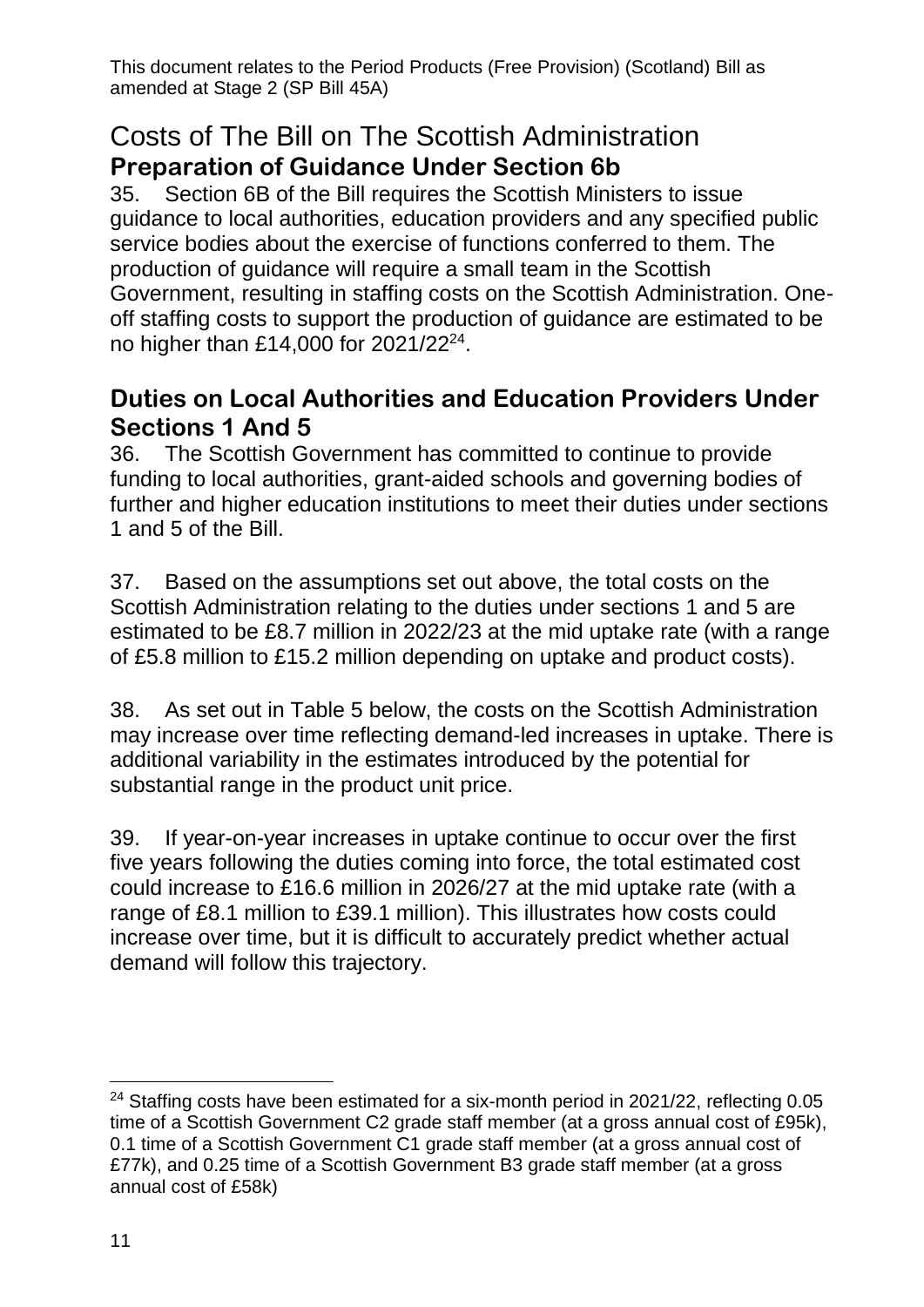Table 5: Total annual costs on the Scottish Administration arising from the Bill

| Year    | Lower uptake                 | Mid uptake          | <b>Higher uptake</b> |
|---------|------------------------------|---------------------|----------------------|
|         | £m, rounded to nearest £0.1m |                     |                      |
| 2022/23 | $5.8 - 10.3(7.0)$            | $7.2 - 12.8(8.7)$   | $8.6 - 15.2(10.3)$   |
| 2023/24 | $6.3 - 11.2(7.6)$            | $8.4 - 15.0(10.2)$  | $10.8 - 19.2(13.0)$  |
| 2024/25 | $6.9 - 12.2(8.3)$            | $9.9 - 17.6(12.0)$  | $13.6 - 24.3(16.5)$  |
| 2025/26 | $7.5 - 13.3(9.0)$            | $11.7 - 20.7(14.1)$ | $17.3 - 30.8(20.9)$  |
| 2026/27 | $8.1 - 14.4(9.8)$            | $13.7 - 24.4(16.6)$ | $21.9 - 39.1(26.5)$  |

N.B. Figures in parentheses represent costings based on the median (50th percentile) product unit cost of 11.4p. The other figures show the interquartile range based on the 25th and 75th percentile cost (9.1p and 17.7p). Together, the three figures in each cell provide a broad estimate of the range of likely costs for the scenario.

40. The following sections of the Revised Financial Memorandum break down these total costs on the Scottish Administration by different public sector bodies. Note, however, that the costs of the Bill on local authorities, managers of grant-aided schools and the governing bodies of further and higher education institutions are included in the aforementioned costs on the Scottish Administration, but are detailed below for completeness.

## Costs of The Bill on Local Authorities **Total Costs on Local Authorities of The Duties Under Sections 1 And 5**

41. Costs of the Bill on local authorities will primarily arise from:

- the duty on local authorities to ensure period products are obtainable free of charge by all persons who need to use them (section 1);
- the duty on education providers to ensure period products are obtainable free of charge to pupils in local authority schools (section 5).

42. Note that ongoing costs on local authorities may arise from sections 6B, 6C and 7. These are expected to be covered within the cost estimates presented in this section of the Revised Financial Memorandum.

43. Combined product and administrative costs on local authorities arising from their duties under sections 1 and 5 are estimated to be £7.6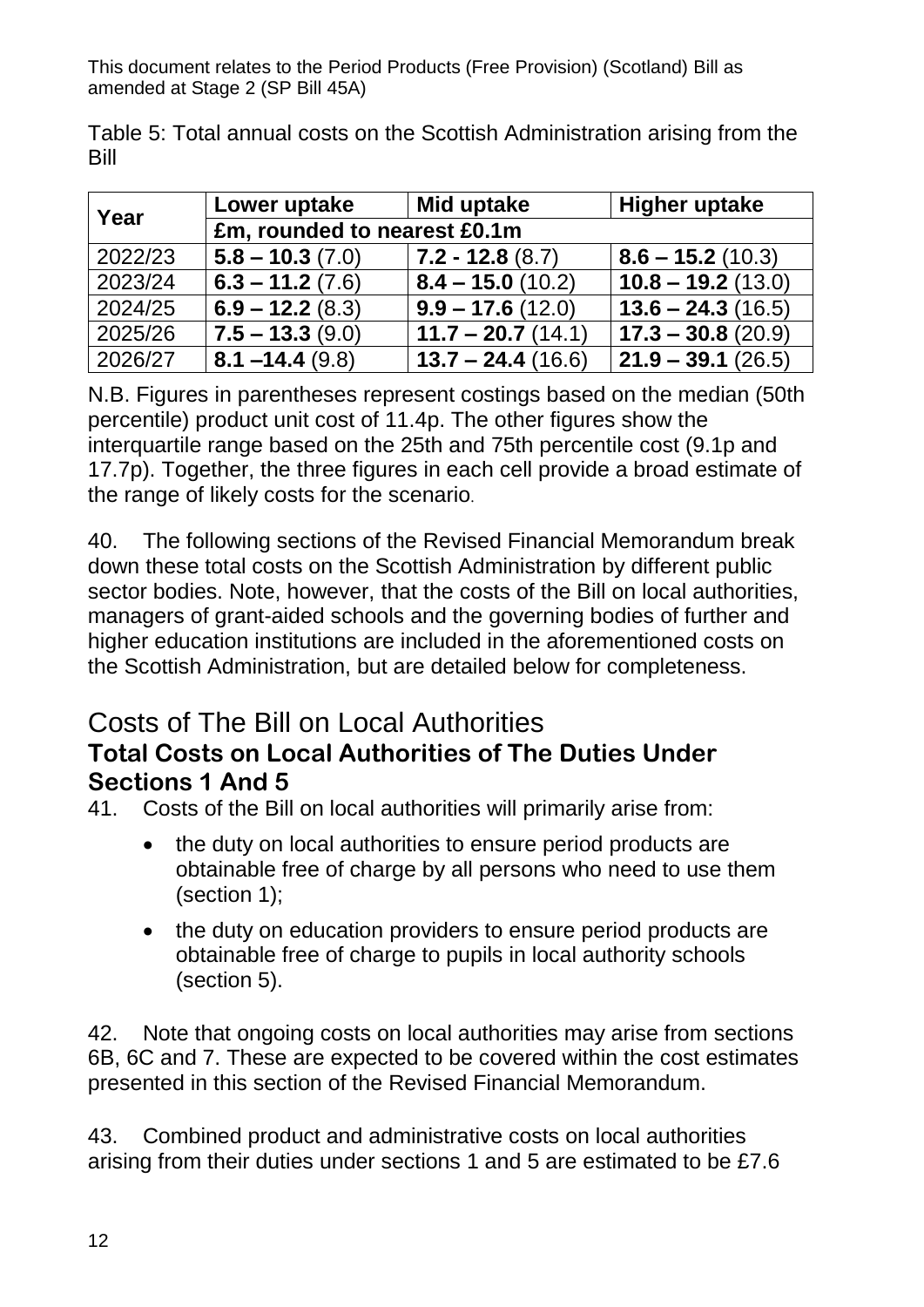million in 2022/23 at the mid-uptake rate (with a range of £5.1 million to £13.4 depending on uptake and product costs).

44. As shown in Table 6, if year-on-year increases in uptake occur over the first five years following commencement of the duties on local authorities, the total cost on local authorities could rise to £15.0 million in 2026/27 at the mid-uptake rate (with a range of £7.2 million to £35.9 million).

Table 6: Total potential annual costs, reflecting product and administrative costs, on local authorities arising from the Bill

| Year    | Lower uptake                 | Mid uptake          | Higher uptake            |
|---------|------------------------------|---------------------|--------------------------|
|         | £m, rounded to nearest £0.1m |                     |                          |
| 2022/23 | $5.1 - 9.1(6.1)$             | $6.3 - 11.2(7.6)$   | $\vert$ 7.5 – 13.4 (9.1) |
| 2023/24 | $5.5 - 9.9(6.7)$             | $7.5 - 13.3(9.0)$   | $9.6 - 17.1(11.6)$       |
| 2024/25 | $6.0 - 10.8(7.3)$            | $8.8 - 15.8(10.7)$  | $12.3 - 21.9(14.8)$      |
| 2025/26 | $6.6 - 11.8(8.0)$            | $10.5 - 18.7(12.6)$ | $15.7 - 28.0(19.0)$      |
| 2026/27 | $7.2 - 12.9(8.7)$            | $12.4 - 22.2(15.0)$ | $20.1 - 35.9(24.3)$      |

N.B. Figures in parentheses represent costings based on the median product unit cost of 11.4p

The other figures show the interquartile range based on the 25th and 75th percentile cost (9.1p and 17.7p). Together, the three figures in each cell provide a broad estimate of the range of likely costs for the scenario.

45. The remainder of this section provides a breakdown of costs on local authorities arising from the duty on local authorities under section 1 and the duty on education providers under section 5.

# **Costs on Local Authorities of The Duty Under Section 1**

46. Combined product and administrative costs on local authorities of the duty under section 1 are estimated to be £6.3 million in 2022/23<sup>25</sup> at the mid-uptake rate (with a range of £4.2 million to £11.3 million depending on uptake and product costs). As shown in Table 7, if year-on-year increases

 $\overline{a}$ <sup>25</sup> Comprises an estimated annual product cost of £5.5 million (ranging between £4.4 million at lower uptake to £6.6 million at higher uptake) and an illustrative annual administrative cost of £0.79 million (ranging between £0.64 million at lower uptake to £0.95 million at the higher uptake).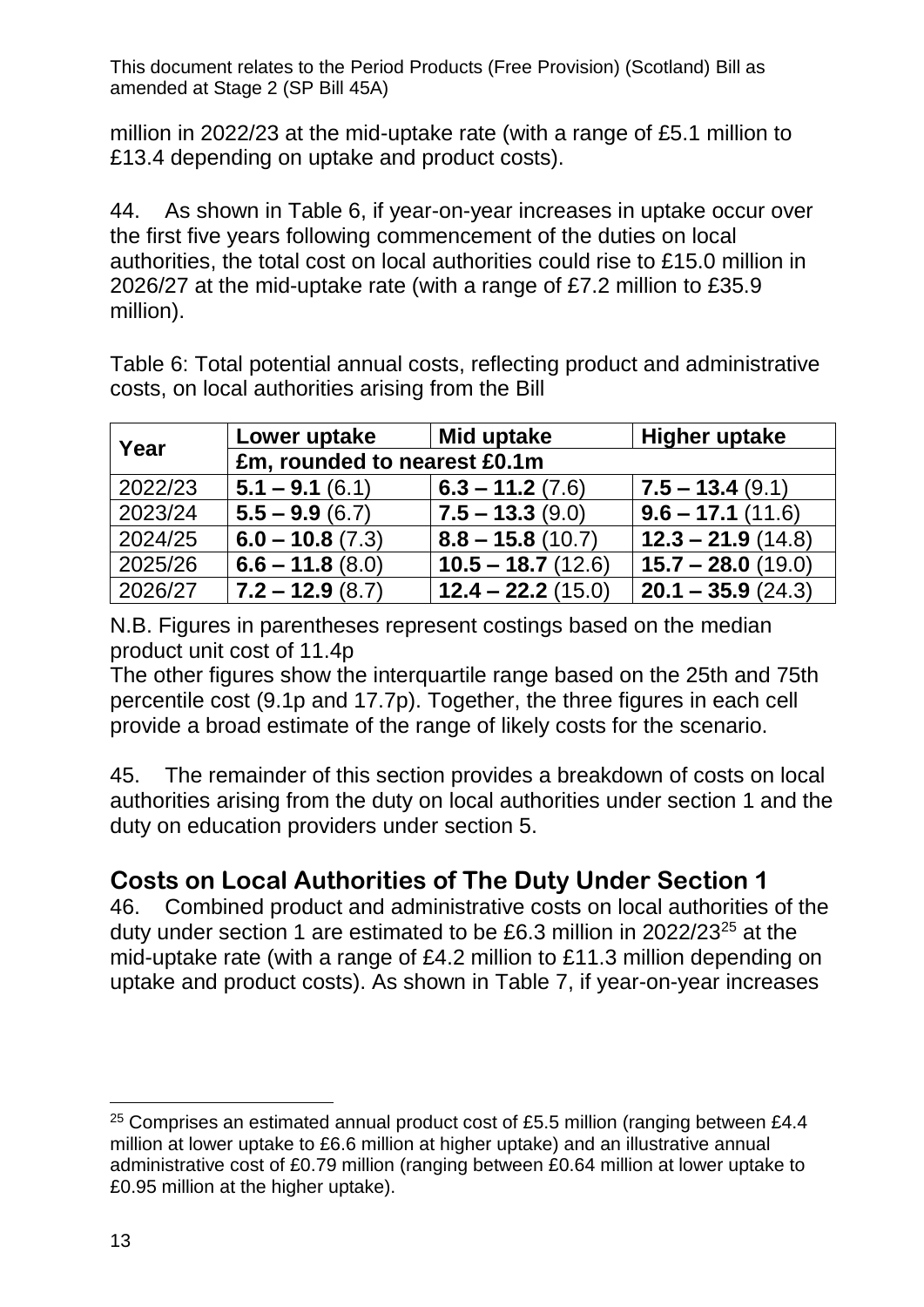in uptake occur, costs could potentially rise to £13.1 million in 2026/27 $^{26}$  at the mid-uptake rate (with a range of £6.1 million to £32.1 million).

Table 7: Total annual costs, reflecting product and administrative costs, on local authorities for meeting the duty under section 1

| Year    | Lower uptake                 | Mid uptake          | <b>Higher uptake</b> |
|---------|------------------------------|---------------------|----------------------|
|         | £m, rounded to nearest £0.1m |                     |                      |
| 2022/23 | $4.2 - 7.5(5.1)$             | $5.2 - 9.4(6.3)$    | $  6.3 - 11.3 (7.6)$ |
| 2023/24 | $4.6 - 8.3(5.6)$             | $6.3 - 11.3(7.6)$   | $8.2 - 14.6(9.9)$    |
| 2024/25 | $5.1 - 9.1(6.1)$             | $7.5 - 13.5(9.1)$   | $10.6 - 19.0(12.8)$  |
| 2025/26 | $5.6 - 10.0(6.7)$            | $9.0 - 16.2(10.9)$  | $13.8 - 24.7(16.7)$  |
| 2026/27 | $6.1 - 11.0(7.4)$            | $10.9 - 19.5(13.1)$ | $17.9 - 32.1(21.7)$  |

N.B. Figures in parentheses represent costings based on the median product unit cost of 11.4p

The other figures show the interquartile range based on the 25th and 75th percentile cost (9.1p and 17.7p). Together, the three figures in each cell provide a broad estimate of the range of likely costs for the scenario.

#### **Cost on Local Authorities of The Duty on Education Providers Under Section 5**

47. Combined product and administrative costs on local authorities of the duty under section 5 are estimated to be £1.27 million in 2023/24 $27$  at the mid-uptake rate (with a range of £0.89 million to £2.17 million depending on uptake and product costs). As shown in Table 8, if year-on-year increases in uptake occur, costs could potentially rise to £1.87 million in 2026/27<sup>28</sup> at the mid-uptake rate (with a range of £1.08 to £3.80 million).

<sup>&</sup>lt;u>.</u> <sup>26</sup> Comprises an estimated annual product cost of £11.5 million (ranging between £6.5 million at lower uptake to £19.0 million at the higher uptake rate) and an illustrative annual administrative cost of £1.65 million (ranging between £0.93 million at lower uptake to £2.72 million at higher uptake).

 $27$  Comprises an estimated annual product cost of £1.06 million (ranging between £0.89 million at lower uptake to £1.24 million at higher uptake) and an illustrative annual administrative cost of £0.21 million (ranging between £0.17 million at lower uptake to £0.24 million at higher uptake).

 $28$  Comprises an estimated annual product cost of £1.56 million (ranging between £1.08 million at lower uptake to £2.17 million at the higher uptake) and an illustrative annual administrative cost of £0.31 million (ranging between £0.21 million at the lower uptake to £0.43 million at the higher uptake).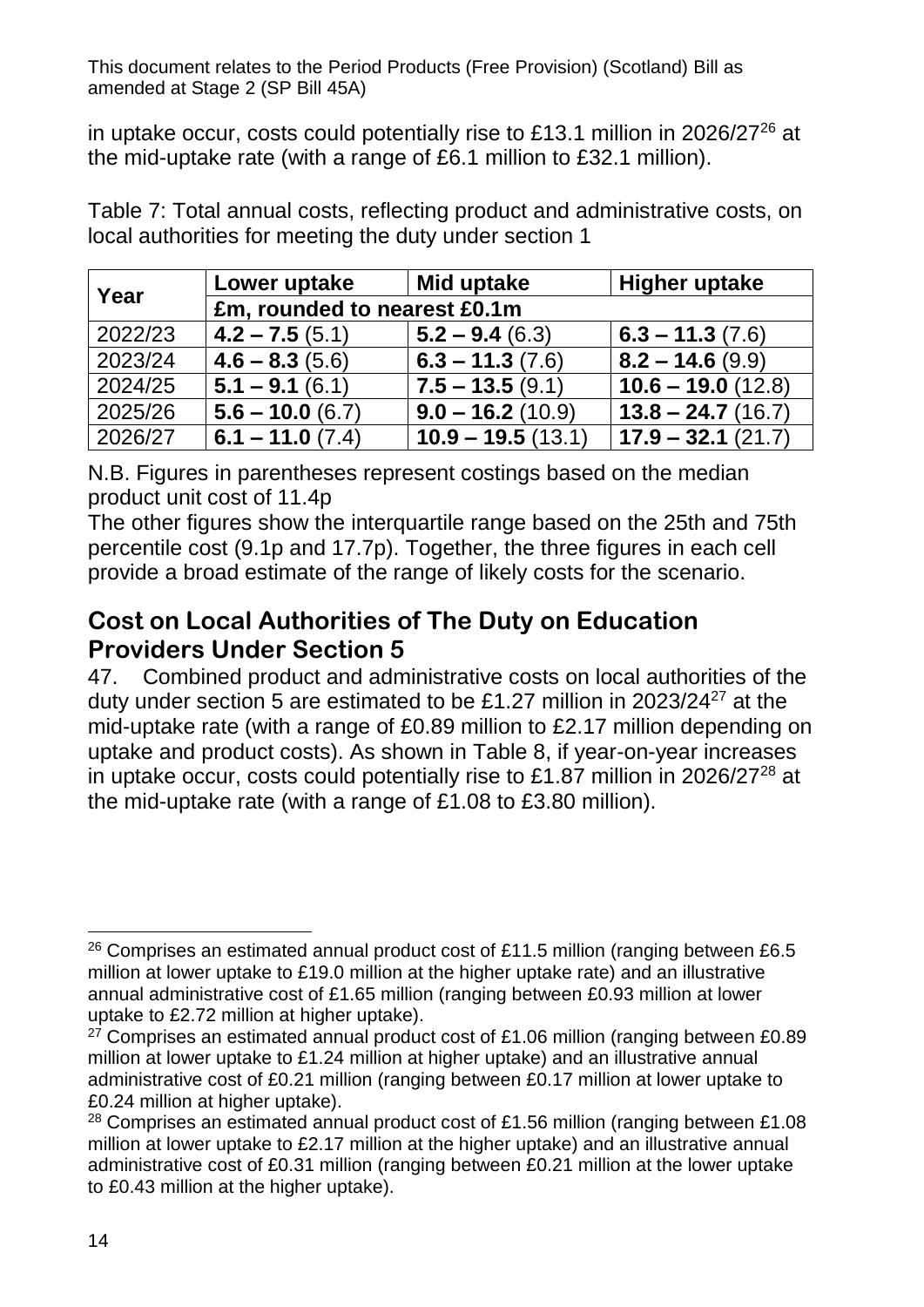Table 8: Total annual costs, reflecting product and administrative costs, arising from the duty on education providers to local authorities

| Year    | Lower uptake                  | Mid uptake                 | <b>Higher uptake</b> |
|---------|-------------------------------|----------------------------|----------------------|
|         | £m, rounded to nearest £0.01m |                            |                      |
| 2022/23 | $0.89 - 1.55(1.06)$           | $\vert$ 1.06 – 1.86 (1.27) | $1.24 - 2.17(1.49)$  |
| 2023/24 | $0.93 - 1.63(1.11)$           | $1.17 - 2.05(1.40)$        | $1.43 - 2.50(1.71)$  |
| 2024/25 | $0.98 - 1.71(1.17)$           | $1.29 - 2.25(1.54)$        | $1.64 - 2.87(1.97)$  |
| 2025/26 | $1.03 - 1.79(1.23)$           | $1.41 - 2.48(1.70)$        | $1.89 - 3.30(2.26)$  |
| 2026/27 | $1.08 - 1.88(1.29)$           | $1.56 - 2.72(1.87)$        | $2.17 - 3.80$ (2.60) |

N.B. Figures in parentheses represent costings based on the median product unit cost of 11.4p

The other figures show the interquartile range based on the 25th and 75th percentile cost (9.1p and 17.7p). Together, the three figures in each cell provide a broad estimate of the range of likely costs for the scenario.

## Costs on Other Bodies, Individuals and Businesses **Costs on Managers of Grant-Aided Schools**

48. Costs of the Bill on managers of grant-aided schools will arise from the duty on education providers under section 5.

49. Given the small number of menstruating pupils at grant-aided schools, the costs associated to managers of grant-aided schools are expected to be low. The annual total cost, including product and administrative costs, is estimated to be £2,400 in 2022/23 at the miduptake rate (with a range of £1,600 to £4,000 depending on uptake and product costs). If year-on-year increases in uptake occur, total annual costs could to rise to £3,400 in 2026/27 at the mid-uptake rate (with a range of £2,000 to £7,000).

#### **Costs on Governing Bodies of Higher or Further Education Institutions**

50. Costs of the Bill on governing bodies of higher or further education institutions will arise from the duty on education providers under section 5.

51. Combined product and administrative costs on governing bodies of further and higher education institutions are estimated to be £1.07 million in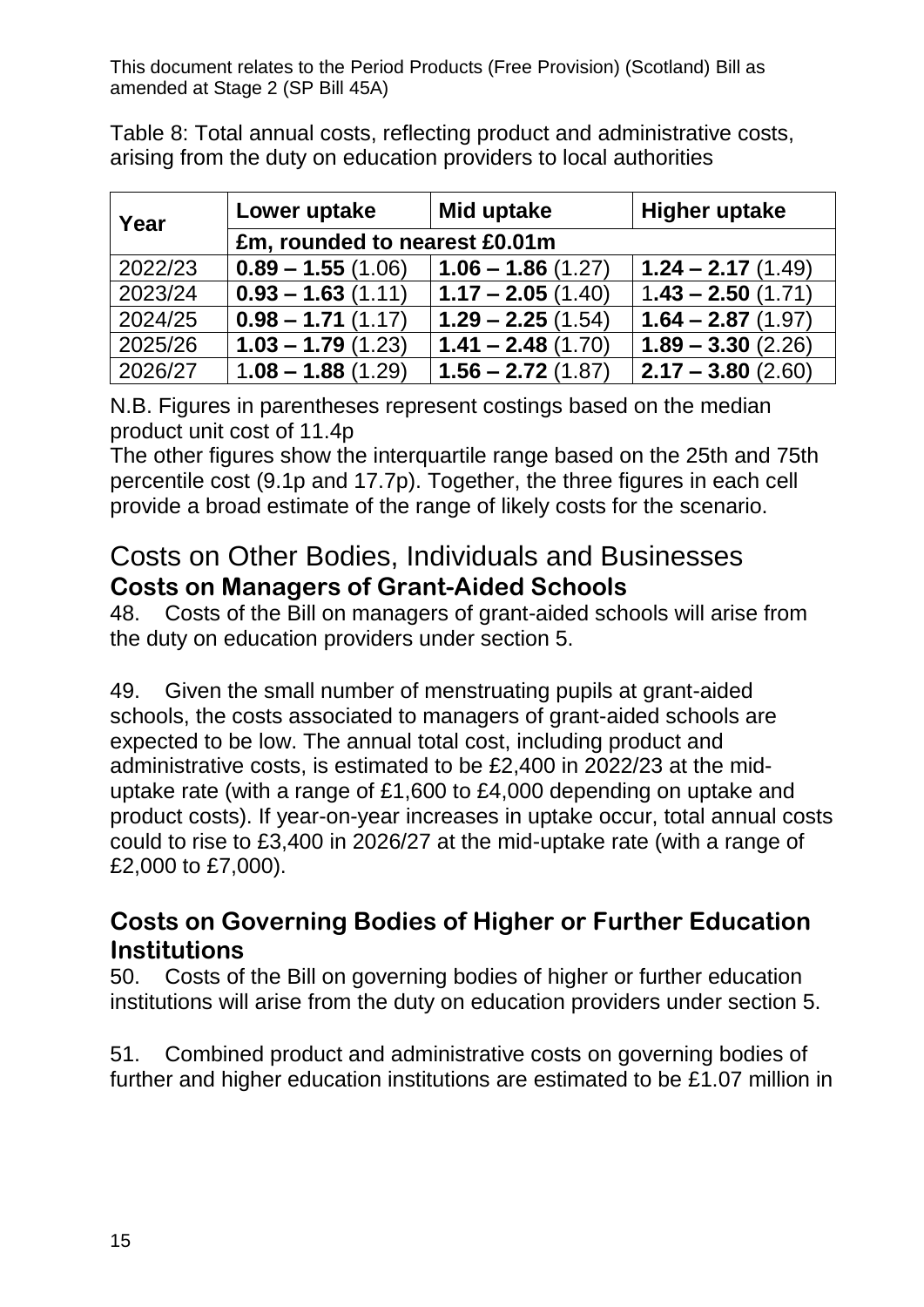2022-23 at the mid uptake rate<sup>29</sup> (with a range of £0.74 million to £1.80 million).

52. As shown in Table 9, if year-on-year increases in uptake occur, costs could potentially rise to £1.56 million<sup>30</sup> in 2026/27 at the mid uptake rate (with a range of £0.90 million to £3.15 million).

Table 9: Total annual costs, reflecting product and administrative costs, arising from the duty on education providers to governing bodies of further or higher education institutions

|         | Lower uptake                  | Mid uptake                 | <b>Higher uptake</b> |
|---------|-------------------------------|----------------------------|----------------------|
| Year    | £m, rounded to nearest £0.01m |                            |                      |
| 2022/23 | $0.74 - 1.28(0.88)$           | $\vert$ 0.89 – 1.55 (1.07) | $1.04 - 1.80(1.24)$  |
| 2023/24 | $0.78 - 1.34(0.93)$           | $  0.98 - 1.70 (1.17)$     | $1.20 - 2.07(1.43)$  |
| 2024/25 | $0.82 - 1.41(0.97)$           | $1.08 - 1.87(1.29)$        | $1.38 - 2.38(1.65)$  |
| 2025/26 | $0.86 - 1.48(1.02)$           | $1.19 - 2.06(1.42)$        | $1.59 - 2.74(1.89)$  |
| 2026/27 | $0.90 - 1.55(1.07)$           | $1.31 - 2.26(1.56)$        | $1.82 - 3.15(2.18)$  |

N.B. Figures in parentheses represent costings based on the median product unit cost of 11.4p

The other figures show the interquartile range based on the 25th and 75th percentile cost (9.1p and 17.7p). Together, the three figures in each cell provide a broad estimate of the range of likely costs for the scenario.

### **Costs on Proprietors of Independent Schools**

53. The duty on education providers under section 5 covers independent schools, resulting in costs to proprietors of independent schools.

54. Combined product and administrative costs on proprietors of independent schools are estimated to be £61,000 in 2022- $/23^{31}$  at the miduptake rate (with a range of £42,000 to £104,000). As summarised in Table

<sup>-</sup> $29$  Comprises an estimated annual product cost of £0.87 million (ranging between £0.72 million at lower uptake to £1.02 million at higher uptake) and an illustrative annual administrative cost of £0.20 million (ranging between £0.16 million at lower uptake to £0.23 million at higher uptake).

<sup>&</sup>lt;sup>30</sup> Comprises an estimated annual product cost of £1.27 million (ranging between £0.87 million at lower uptake to £1.78 million at higher uptake) and an illustrative annual administrative cost of £0.29 million (ranging between £0.20 million at lower uptake to £0.40 million at higher uptake).

<sup>&</sup>lt;sup>31</sup> Comprises an estimated annual product cost of £51,000 (ranging between £42,000 at lower uptake to £59,000 at higher uptake) and an illustrative annual administrative cost of £10,000 (ranging between £8,000 at lower uptake to £12,000 at higher uptake).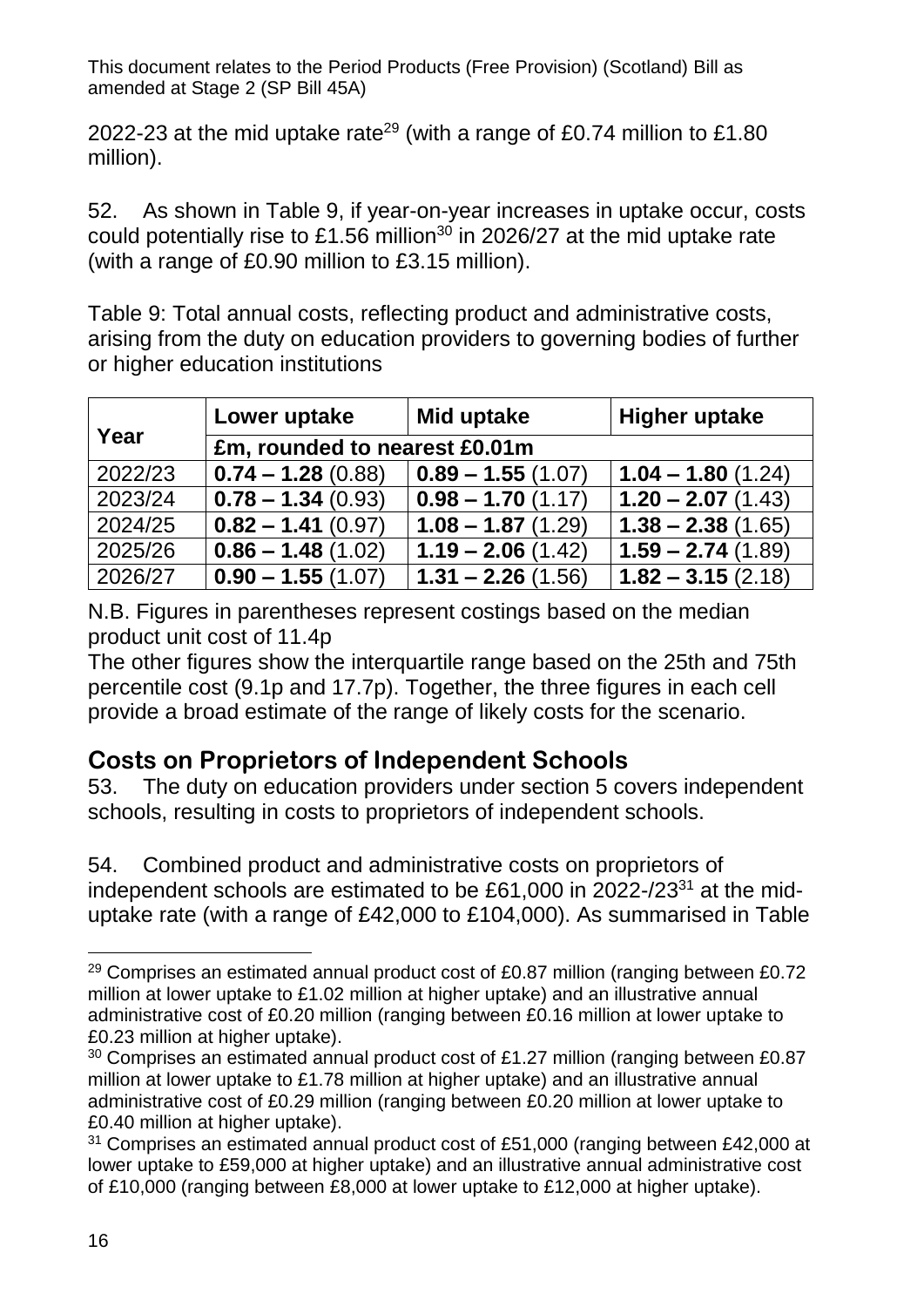10, if year-on-year increases in uptake occur, costs could potentially rise to £89,000 in 2026/27<sup>32</sup> at the mid-uptake rate (with a range of £51,000 to £181,000).

Table 10: Total estimated annual costs arising from the duty on proprietors of independent schools

|         | Lower uptake                     | Mid uptake     | <b>Higher uptake</b> |
|---------|----------------------------------|----------------|----------------------|
| Year    | £000 (rounded to nearest £1,000) |                |                      |
| 2022/23 | $42 - 74(51)$                    | $51 - 89(61)$  | $59 - 104(71)$       |
| 2023/24 | $44 - 78(53)$                    | $56 - 98(67)$  | $68 - 119(82)$       |
| 2024/25 | $47 - 82(56)$                    | $61 - 108(74)$ | $78 - 137(94)$       |
| 2025/26 | $49 - 86(59)$                    | $68 - 118(81)$ | $90 - 158(108)$      |
| 2026/27 | $51 - 90(62)$                    | $74 - 130(89)$ | $104 - 181(124)$     |

N.B. Figures in parentheses represent costings based on the median product unit cost of 11.4p

The other figures show the interquartile range based on the 25th and 75th percentile cost (9.1p and 17.7p). Together, the three figures in each cell provide a broad estimate of the range of likely costs for the scenario.

#### **Costs on Specified Public Service Bodies**

55. Section 6 of the Bill enables the Scottish Ministers to extend, by regulations, the duty to provide free period products to other public service bodies. This would have cost implications for specified bodies.

56. Scottish Ministers currently have no plans to specify bodies under section 6 so it is not possible to accurately predict costs relating to this duty. Actual costs incurred will vary widely according to the size and circumstances of the organisations affected, and on what provision they are already making (in the absence of a statutory duty). In any case, as the use of this power is optional, any costs that are incurred by a specific organisation would be better regarded as costs of the regulations applying the duty to that organisation, and not as part of the cost of this Bill.

57. Paras 65-72 of the original Financial Memorandum (SP Bill 45-FM) provides an illustrative example of potential cost on the basis of the provision of free period products by the Scottish Parliamentary Corporate

 $\overline{a}$ <sup>32</sup> Comprises an estimated annual product cost of £75,000 (ranging between £52,000 at lower uptake to £104,000 at higher uptake) and an illustrative annual administrative cost of £15,000 (ranging between £10,000 at lower uptake to £20,000 at higher uptake).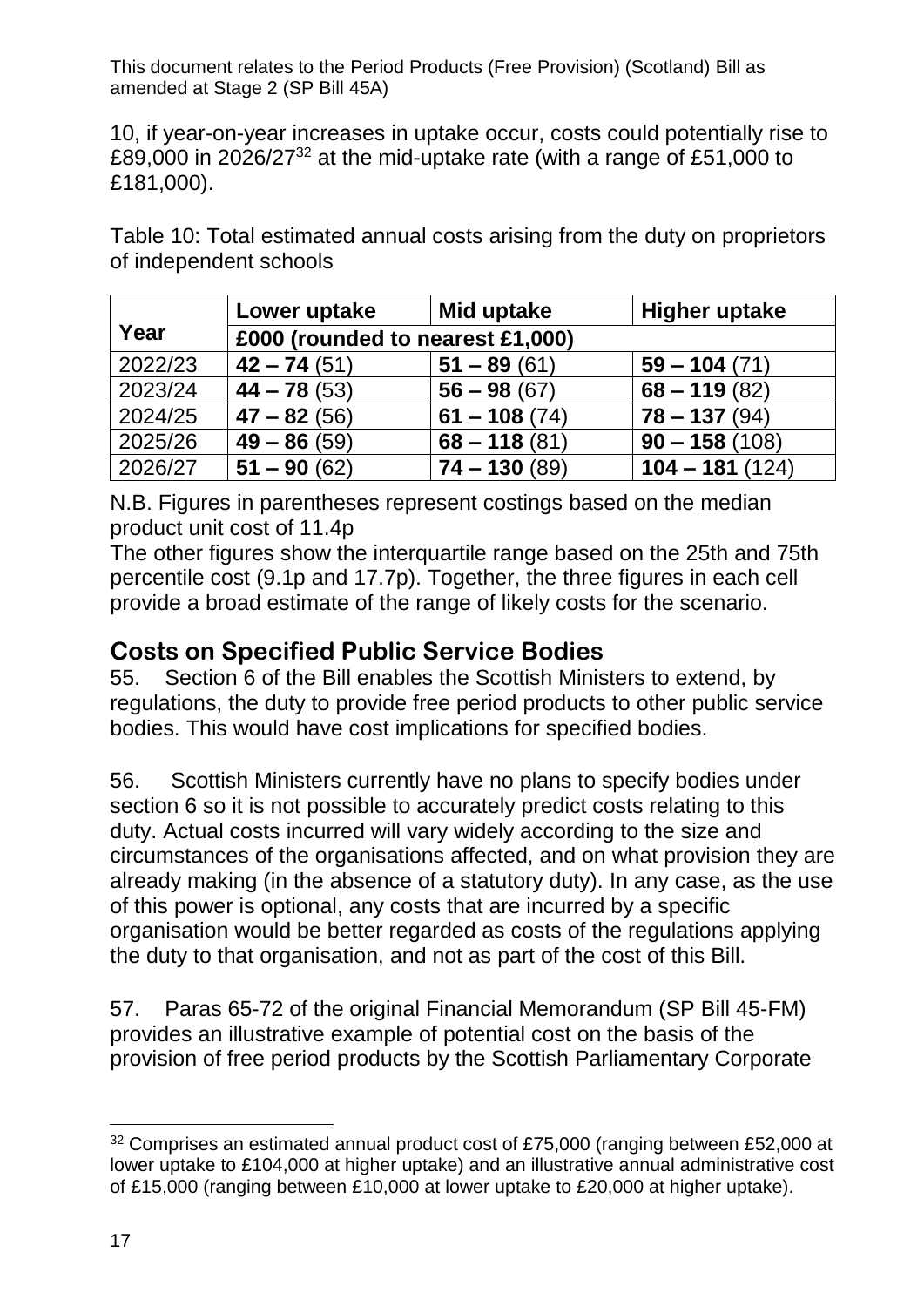Body (SPCB) in the Scottish Parliament. This example is copied below for ease of reference.

58. In May 2018 the Scottish Parliamentary Corporate Body (SPCB) agreed to provide free period products within the Scottish Parliament. Following this decision, period products were made available in 42 toilets across the parliamentary campus, including in public areas.

59. At that time, the Scottish Parliament directly employed 512 staff, 53% of whom were women (274). Other building users who could also benefit from this scheme included 46 female MSPs, and 280 female MSP staff. There were also a further 1,672 passholders who regularly accessed the building. This number encompassed Scottish Government staff, Police Scotland, members of the media, contractors and regular visitors. A breakdown of these individuals by gender was not available, however, it was reasonable to assume that around half (836) of these were female. The total number of people who could potentially benefit from the provision of free period products was therefore around 1,436<sup>33</sup>.

60. In addition to the staff who worked in the building, free period products were provided in the toilets in the Main Hall which could be accessed by members of the public. It was assumed, however, that female visitors would only take products on an occasional basis and that this would not contribute significantly to overall demand.

61. Projected costs for the first year of delivery in the Scottish Parliament are presented in Table 1.

Table 11: Projected costs to provide free period products at the Scottish Parliament

| <b>Expense type</b>                | Cost           |
|------------------------------------|----------------|
| Set-up costs                       | £152           |
| Cost of products ( $@$ £198/month) | £2,376         |
| Total projected costs (first year) | $\vert$ £2,500 |

62. Cost projections assumed that each of the 42 collection points would need to be completely restocked once a month. This equated to 1,600 period products, at a unit cost of around £0.12 per product, resulting in a monthly cost of around £200. Taking the initial set up costs (the purchase

<sup>-</sup><sup>33</sup> Number of female MSP, MSP Staff, female SPCB staff added to 50% of the other passholders (who are not tracked by gender).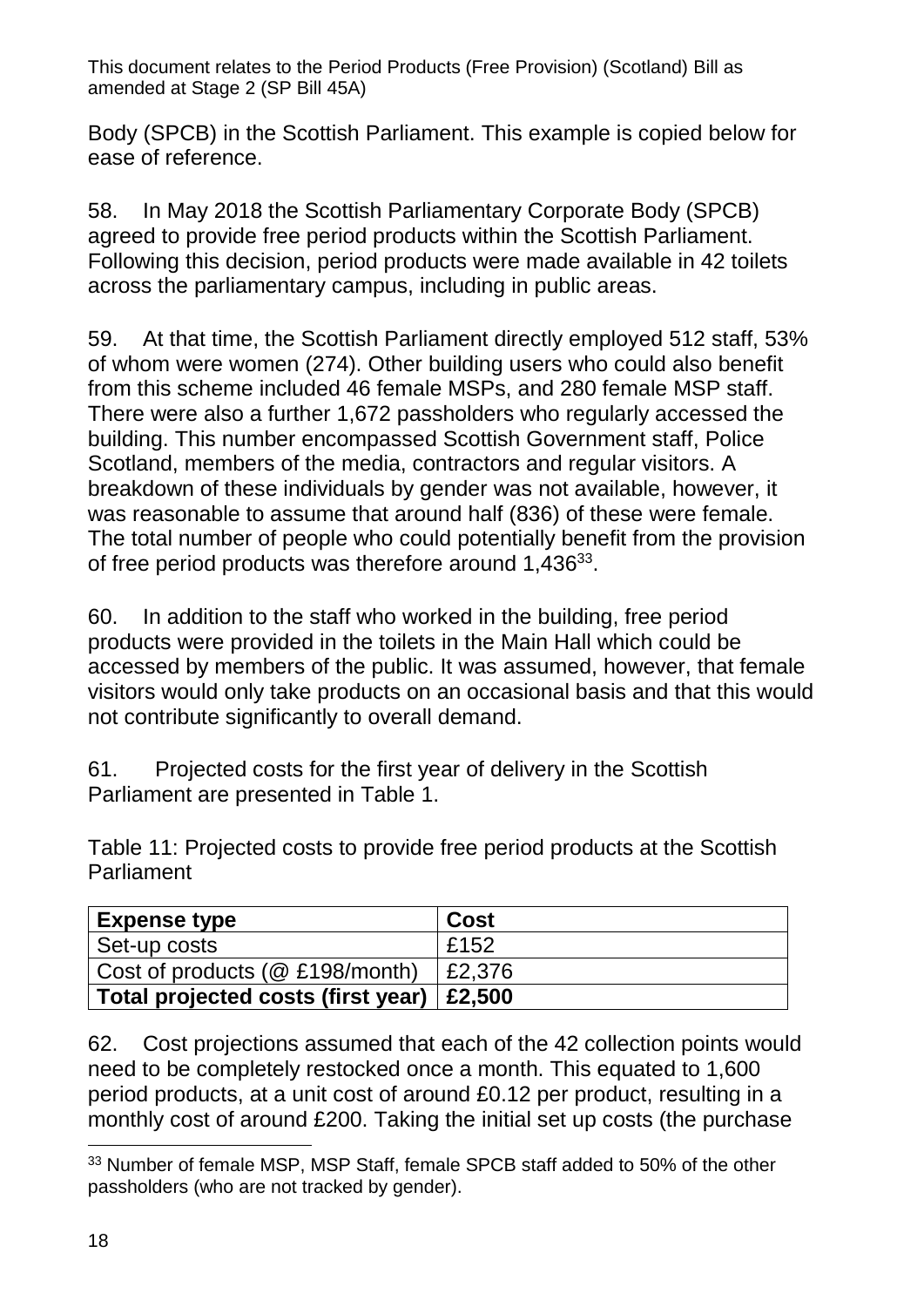of boxes for the provision of products, signage etc.) into account, projected costs for the full year were expected to be around  $£2,500^{34}$ .

63. After the policy was launched, the monthly costs of replenishing stock remained generally consistent, with each box needing to be completely re-stocked around once a month. This indicated that approximately 1,600 products were being used each month and that initial cost projections were accurate.

# **Costs on Others**

64. It should be noted that some retailers may experience a drop in sales of period products in Scotland as a result of the Bill, reflecting the anticipated increase in the number of people accessing free period products. While the Scottish Government has already introduced nonstatutory provision in education settings and in public places, the duties on local authorities and education providers are anticipated to result in further increases in uptake from current levels and so further reduce the number of products purchased from retailers.

# Margins of Uncertainty

65. There are a number of factors that introduce significant uncertainty into the estimates presented in this Revised Financial Memorandum. These factors are summarised in this section.

# **Estimated Uptake**

66. It is difficult to predict with accuracy the levels of demand for free period products in the menstruating population, and how this might change over time. Scotland is believed to be world leading in this policy area which means there is no relevant data from international comparators to draw upon. Non-statutory provision has been in place for a relatively short period of time, since August 2018 in education settings and since January 2019 in community settings, so there has been insufficient time to observe how uptake changes once provision becomes bedded in and access to free period products becomes normalised.

67. Costings in this Revised Financial Memorandum assume a range of potential uptake rates, rising from the baseline estimated uptake rates of current non-statutory provision, followed by year-on-year increases in

 $\overline{a}$ <sup>34</sup> Initial set up costs of £152 + (monthly refill costs of £198 x 12) = £2,528.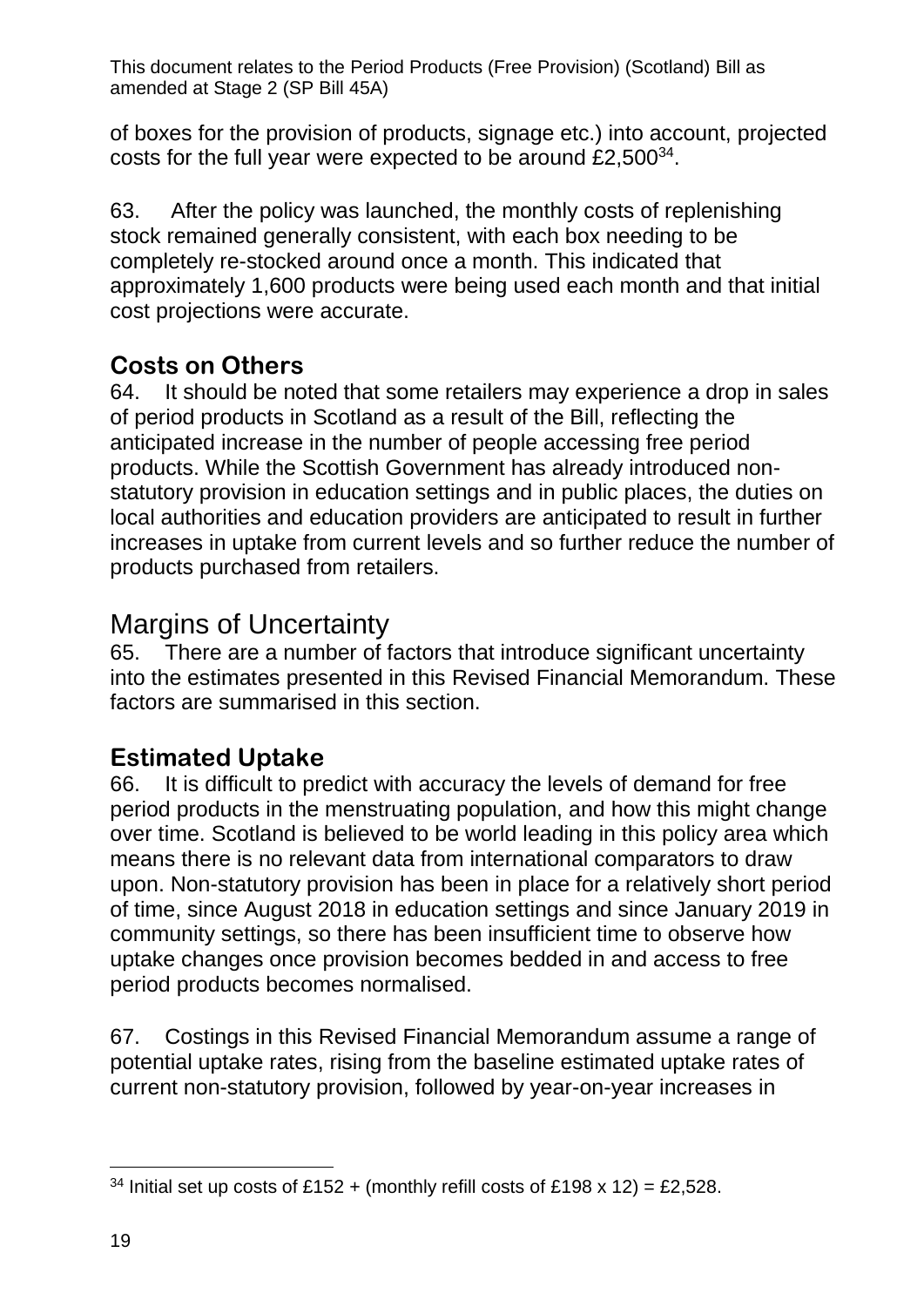uptake thereafter. It is expected that range of uptakes costed will cover the actual uptake rates of statutory provision.

## **Cost of Period Products**

68. Uncertainty is introduced due to the range of possible prices per period product (unit price), reflecting the array of available brands and product types. A range of unit prices have been used for costings in this Revised Financial Memorandum. It is, however, possible that unit prices could exceed that used as the upper range in this Revised Financial Memorandum, increasing the total costs of the Bill.

69. There may, however, be some economies of scale arising through the expansion of delivery and increased uptake expected as a result of the Bill, which could reduce the average unit price of disposable period products used in this Revised Financial Memorandum. For example, if local authorities and education providers were able to provide disposable period products at a unit cost of 9.1p, the total costs on the Scottish Administration would reduce to £7.2 million in 2022/23 at the mid-uptake rate, rising to £13.7 million by 2026/27 at the mid-uptake rate if year-on-year increases in uptake are observed.

70. It is possible that the provision of reusable period products, such as menstrual cups or reusable pads, may result in a reduction in the costs presented in this Revised Financial Memorandum, depending on the unit price and number of reusable products provided. Based on (unpublished) monitoring data from local authorities and higher education institutions on non-statutory provision in educational settings, the unit price of menstrual cups ranged from £3.59 to £20.52 and the unit price of reusable pads ranged from £2.15 to £12.26. While the unit prices of reusable products are higher than those of disposable products, the number of reusable products required to meet a menstruating person's annual requirement is expected to be substantially fewer than disposable products, and reusable products have a life span of a number of years.

# **Transition and Administrative Costs**

71. The initial costs of transition from non-statutory to statutory provision and ongoing administrative costs related to the Bill's duties under sections 1, 5 and 6 and the additional duties under sections 6B, 6C and 7 will depend on the approaches taken by bodies, on existing infrastructure arrangements, and the frequency with which they undertake these functions. Therefore, there is the potential for substantial variability in costs and it is not possible to predict these with any accuracy.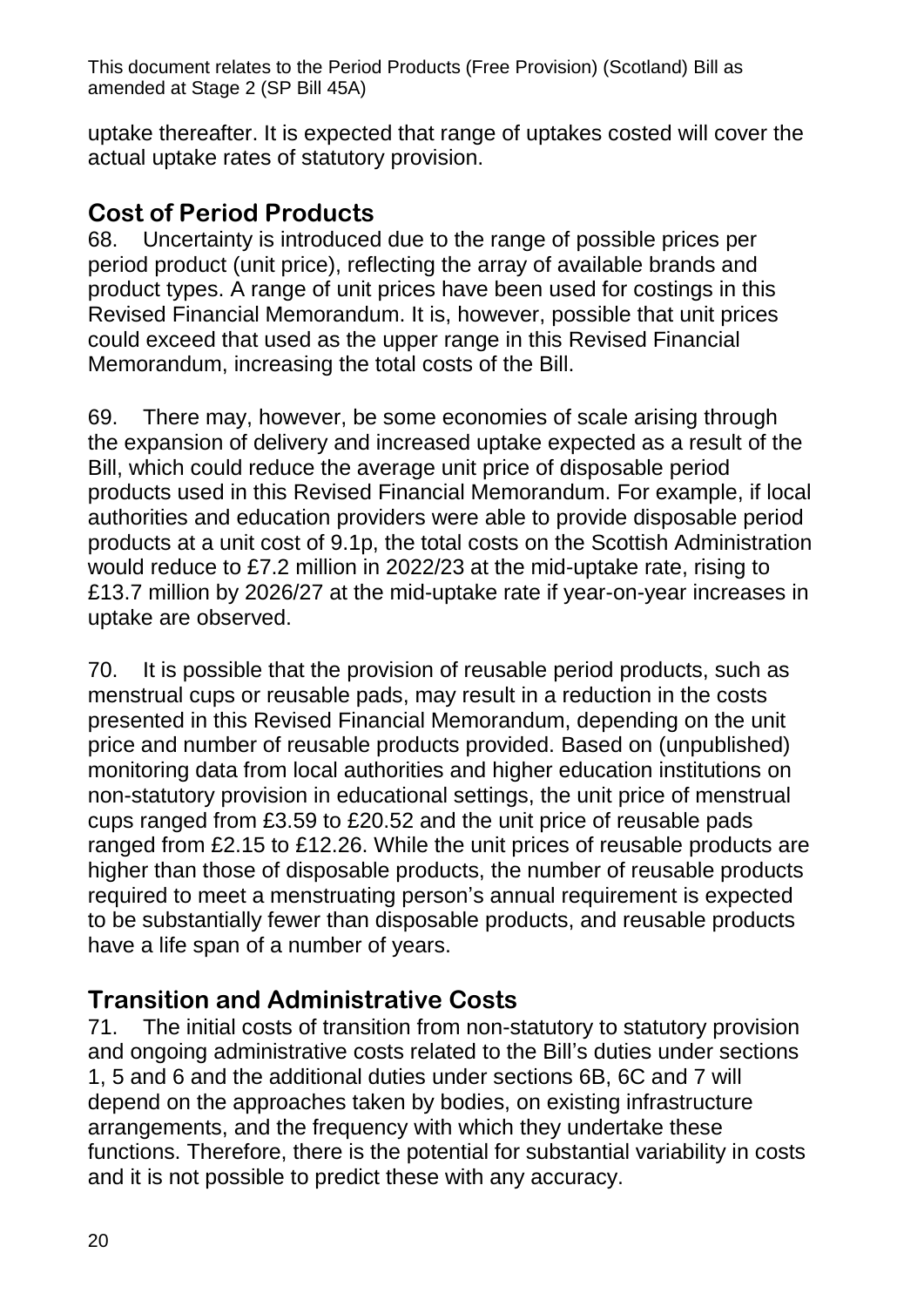72. For the purposes of this Revised Financial Memorandum, administrative costs have been calculated on the basis of the current approach to funding non-statutory provision, which is likely to be sufficient to cover administrative costs arising from statutory provision, but discussions on ongoing administrative costs and the most appropriate way to allocate this element of the budget will be undertaken